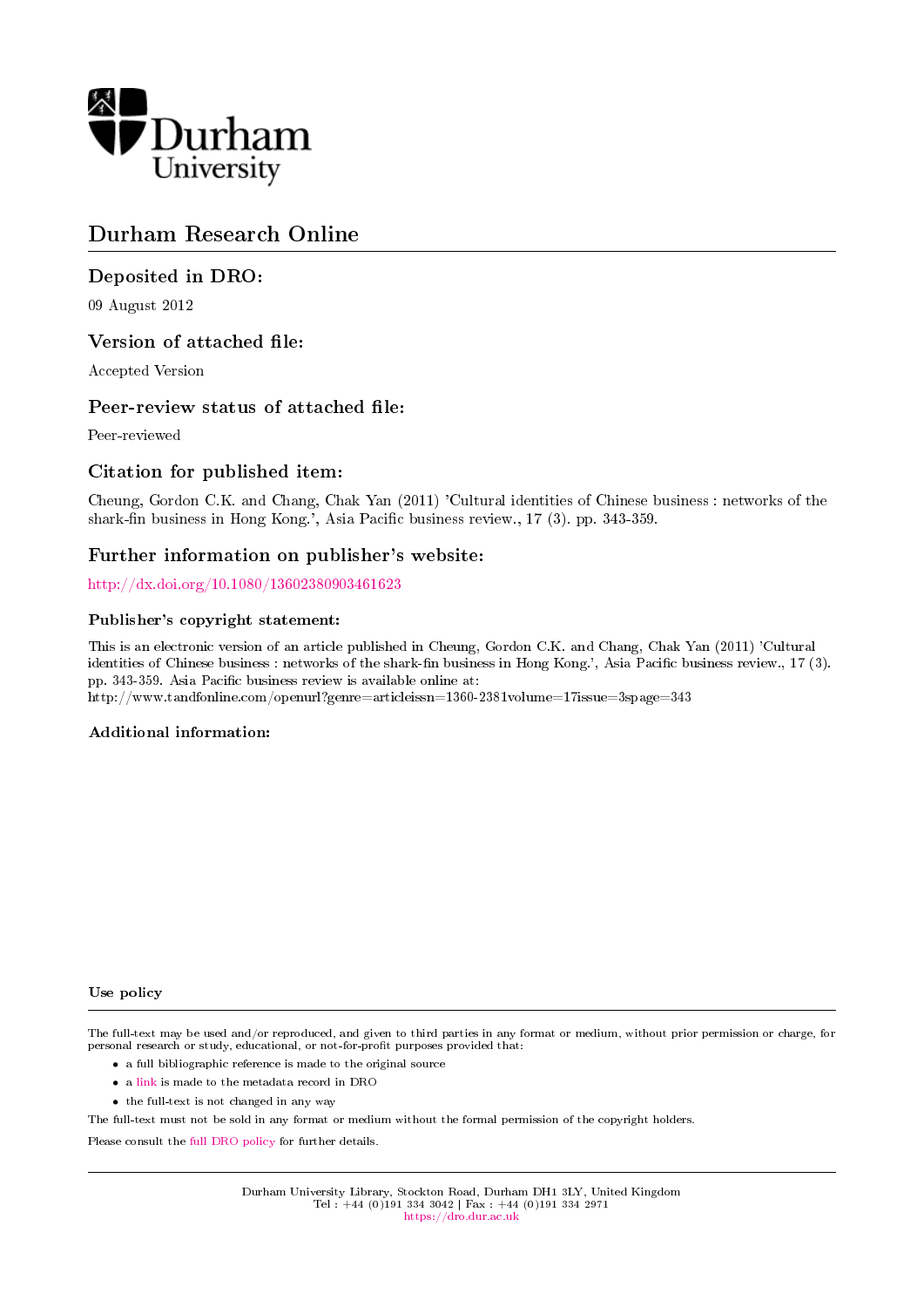# Title: **Cultural identities of Chinese business: networks of the shark-fin business in Hong Kong**

#### **Abstract**

*From a global standard, shark fin consumption certainly violates international norms on bio-diversity and endangers the existence of the shark species. Furthermore, the commercial shark fin industry generates additional adverse environmental impacts. Nevertheless, shark fin consumption has served an important role in the cultural aspect of Chinese 'foodway'. More importantly, the business relations and networks behind this industry have never been comprehensively studied. In so doing, this paper employs first hand interviews with the traders and processors as well as official statistics from the government of Hong Kong to come up with one of the most comprehensive and in-depth pieces of research on the business relations and the cultural aspects of shark fin business in Hong Kong. In addition, we will explore the theoretical as well as the cultural dimensions of shark fin business in trying to question the meaning of Chinese business networks. One of the key findings of this piece of research is that the collective activities of shark fin consumption, business relations and networks are embedded along the historically, socially and culturally constructed Chinese identity. The implication is that such orchestration between culture and business can have far-reaching consequences to other Chinese business.*

# **Key words**

consumption, foodway, Hong Kong, guanxi, networks, shark fin.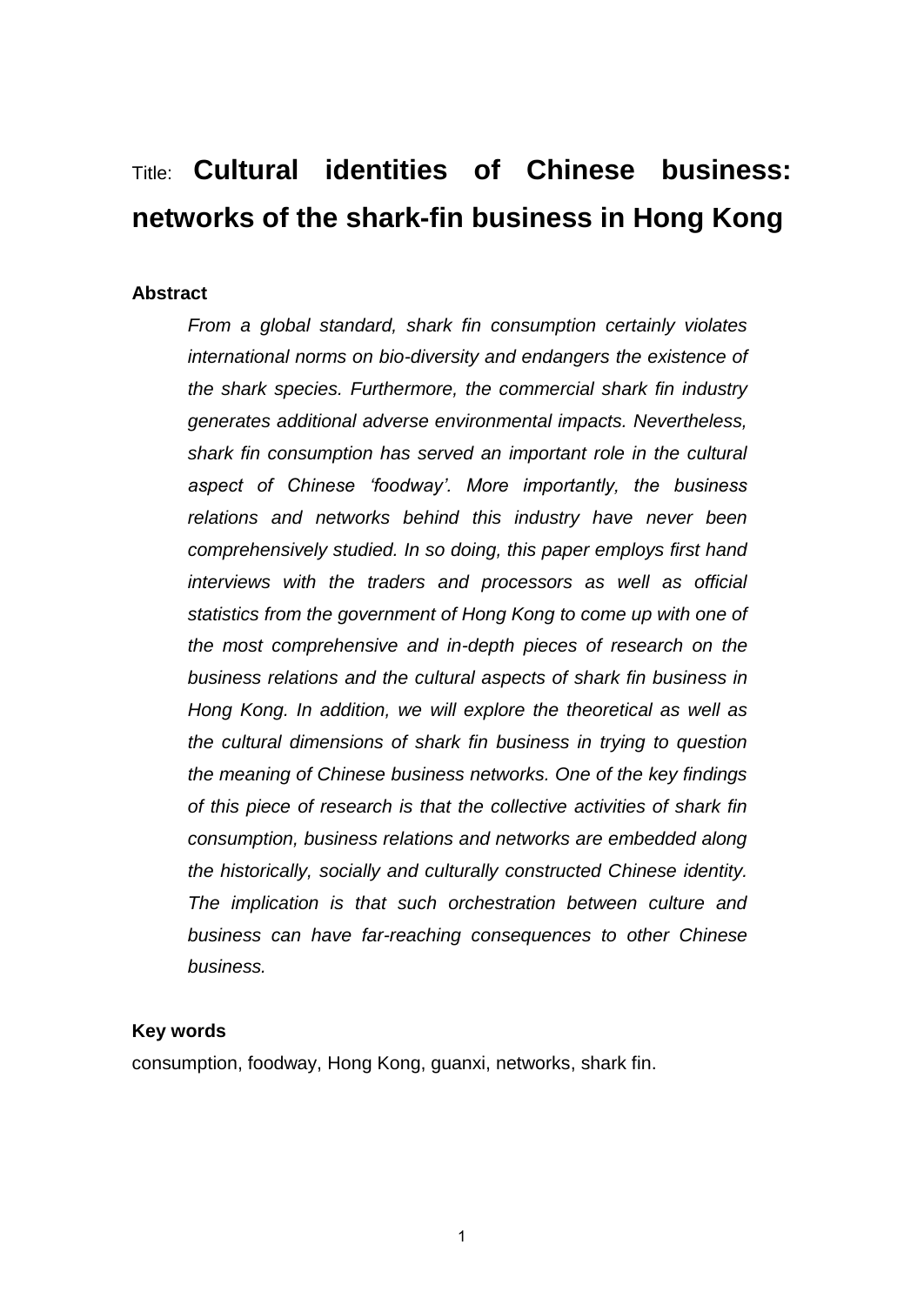#### **Words**

7,592 words (including tables, figures and references)

#### **Introduction**

According to Debra A. Rose of the Trade Records Analysis of Flora and Fauna in Commerce (TRAFFIC) Networks of the World Wildlife Fund (WWF), 'Hong Kong is currently acknowledged as the capital of shark fin cuisine worldwide, having access to the highest quality and most diverse cooking methods in the world' (Rose 1994: 49). In terms of value, the retail price of shark fins can vary. It can be modest, from US\$40 per kilogram (kg), to as much as US\$564 per kg, while the price of a bowl of shark fin soup can range from US\$4.50 to US\$90.00 (ibid.: 50–51). In addition, shark fin soup is a day-to-day, integral component of Chinese culinary cultural identity. For instance, in a lifetime the main author had not been to any Chinese wedding banquet in Hong Kong that did not provide shark fin soup!

These eating habits violate international norms on bio-diversity and endanger the existence of the shark species. Furthermore, the commercial shark fin industry generates additional adverse environmental impacts. This paper attempts to examine the cultural dimension of Chinese business activities through the study of the shark fin business in Hong Kong. This case study touches upon issues related to Chinese business, the economic values of culture and the understanding of business networks. In this paper, however, we are trying to discuss the ideas behind the cultural identity of Chinese business by trying to question the meaning of Chinese business networks, and to explore the network behaviour and implication to business activities by using the shark fin industry in Hong Kong as an illuminating case.

In terms of planning, this paper will begin with a literature review of the history and background of wildlife protection and biodiversity and Chinese business in shark fin. Later, the paper explores the theoretical ideas of the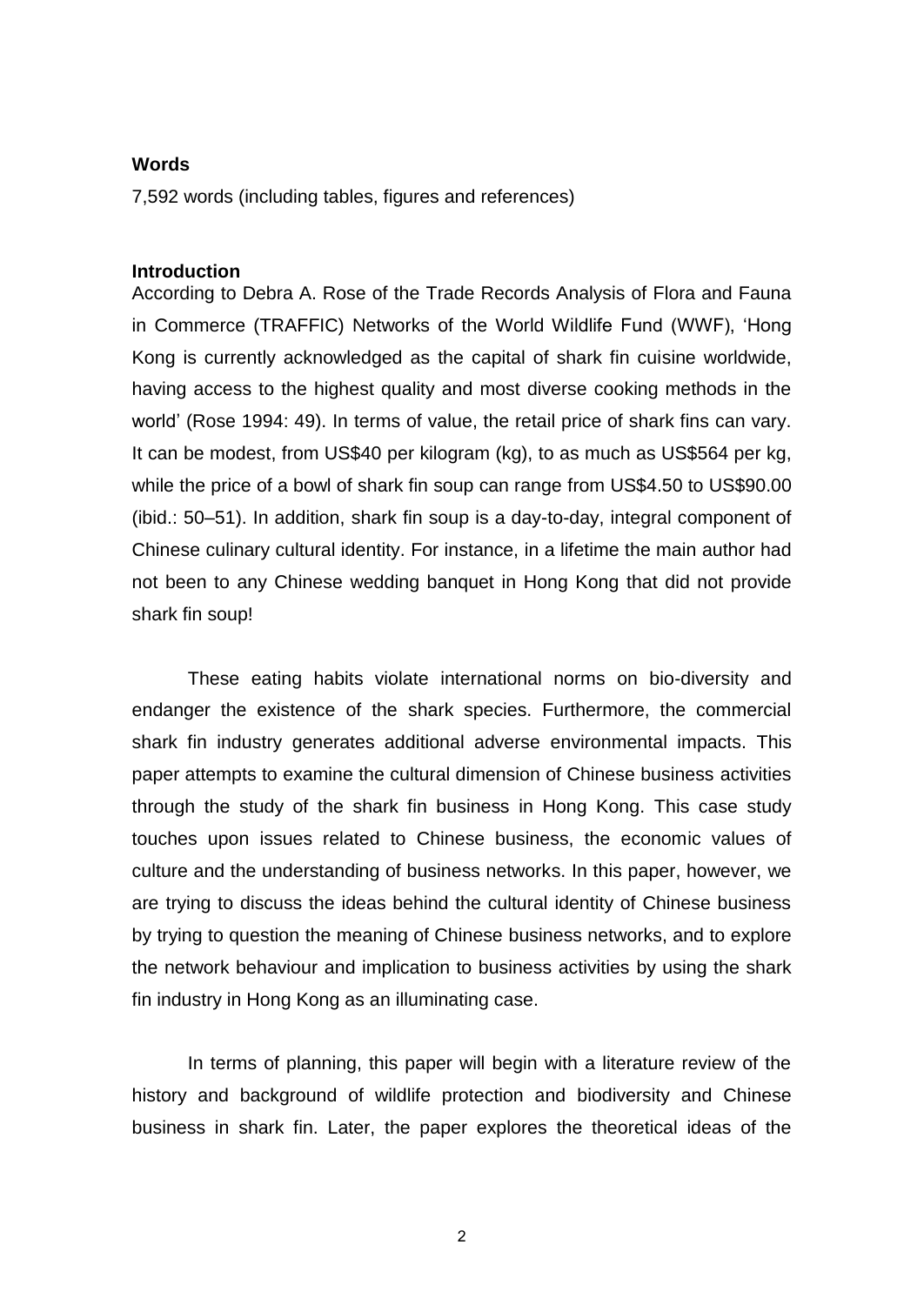culture of Chinese 'foodway' and Chinese business networks. In addition, the paper will illustrate some key research questions and some puzzles of cultural and business connections deriving from the case of shark fin consumption. The methodology and data analysis will come later with some major discussion on the extent of the shark fin business. Lastly, the paper will provide some implications, especially in connection with the rise of Chinese economic development and the challenge toward the shark fin industry in Hong Kong.

#### **Literature reviews**

Sharks are part of the cartilaginous fishes. Basically, all parts of the shark – skins, meats, fins and internal organs – can be consumed (TRAFFIC Network 1996: 7). There are approximately 350 species of sharks. To name but a few, Tiger, Great White, Dusky, Blacktip, Guitar Fish, Hammerhead and Blue sharks. Sharks are asocial and basically they are not prone to attacking human beings, contrary to what we generally believe (Sea World 1999: 1).

Many international agreements were aimed at protecting sharks and endangered species. The *Endangered Species Act of 1973*, launched by the United States on 28 December 1973, targeted over-fishing and global education, the purpose of the Act being 'to provide a means whereby the ecosystems upon which endangered species and threatened species depend may be conserved, to provide a program for the conservation of such endangered species and threatened species …' (1973: 222). The Act prohibited the sale, importation and transportation of those endangered species within US territories. A more comprehensive report named *Draft Plan of Action: Sharks* was prepared in Rome, Italy, between 22–24 July 1998; two sections of this report – the Preparatory Meeting for the Food and Agriculture Organization Consultation on the Management of Fishing Capacity; and Shark Fisheries and Incidental Catch of Seabirds in Longline Fisheries – particularly addressed these issues.

The WWF has also played a crucial role in paying very close attention to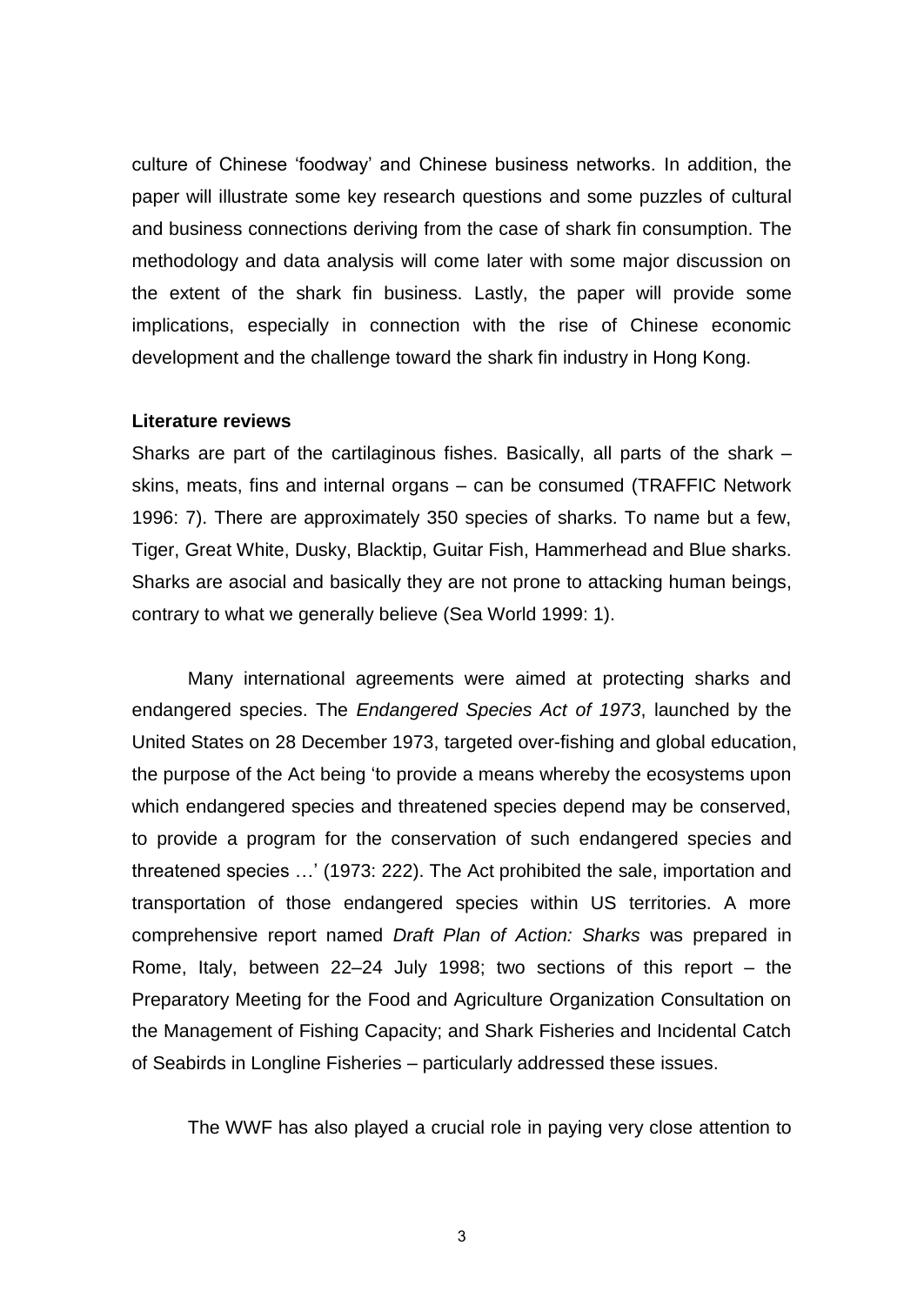the trading of shark. In 1994 and 1996 respectively, they published *An Overview of World Trade in Sharks* and *The World Trade in Sharks, vols 1 and 2*, which are thought to be the most comprehensive reports so far (TRAFFIC 1996). Such reports were the result of painstaking research by its subsidiary the TRAFFIC Network, which has bases in Europe, India, East and Southern Asia, Oceania and the United States. According to Rose, TRAFFIC network 'undertook indepth research on the exploitation of chondrichthyans on a regional basis' and tried to locate all the available information on 'fisheries, utilisation of products, domestic markets and trade, and management and conservation measures…' (1994: 2).

However, most of the previous reports only dealt with commercial fishing and the management of the fisheries. Given that there is increasing concern on shark fin consumption in Mainland China, a more sophisticated management of shark fin trading such as categorisation of sharks as well as data banking system are required to monitor them. As a result, TRAFFIC East Asia came up with the report entitled *Shark Product Trade in Hong Kong and Mainland China and Implementation of the CITES Shark Listings* in 2004. The report clearly warns that the rise of China engendered a new kind of scrutiny:

> This established trading pattern between Hong Kong and the Mainland is beginning to change in many sectors as the economy of Mainland China expands, the constraints on Mainland Chinese traders (for example, travel restrictions, currency controls) are relaxed, and as trade is increasingly able to bypass Hong Kong (2004: 11).

Shark fin consumption has occupied a long history in Chinese food culture and dietary habits. According to Michael Freeman, 'that great delicacy of the modern cuisine, shark fin, appears to have become popular at this time [Sung Dynasty]' (1977: 155). Apart from shark fin, there are three Chinese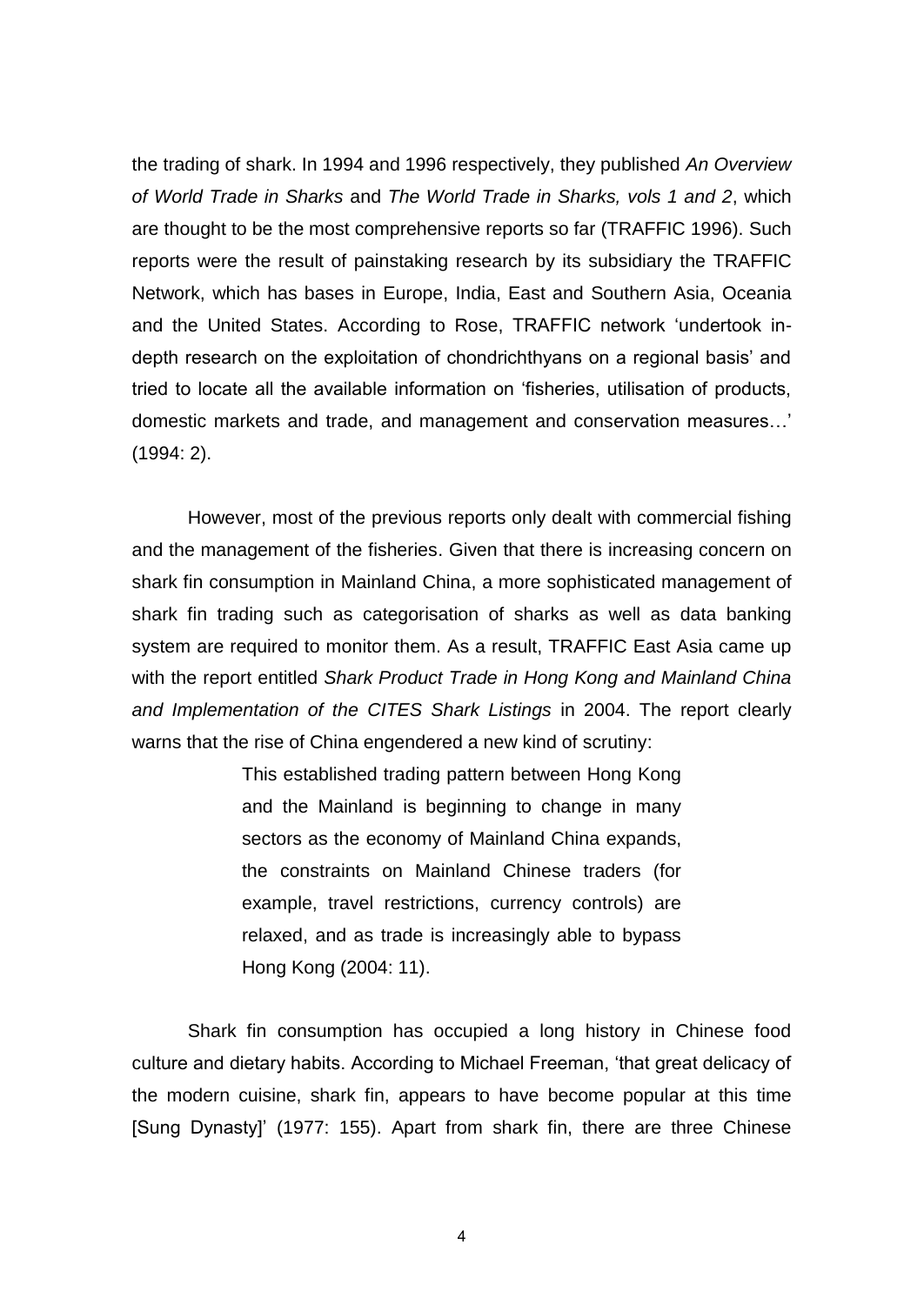delicacies that are considered to be the most important and regarded as highly valuable food. They are bird's nest, bear's paw and Beche-de-mer (sea cucumbers) (Simoons 1991: 427–443). In terms of economic profit, for instance, the bird nest industry evolved into a war between the government and the private sector in terms of the controlling of bird nest growing islands (Rooney 2001: 1).

Exotic animal consumption can be found in Japan too – whale meat eating. History has shown that whale meat eating and the utilisation of whale oil and bones entered into Japanese dietary habits more than 2,000 years ago. However, regular and commercial whale hunting was first carried out only after the Meiji restoration in 1868. While there are some persons opposing whale consumption in Japan, it seems that the majority does not support total protection either. Amy Catalinac and Gerald Chan argued that 'the idea that whales deserve special treatment or total protection from human use is not widely accepted in Japanese society, reflected in the lack of public support for conservation movements, particularly those dedicated to the protection of wildlife' (2005: 135). From the scientific point of view, according to the [International Whaling Commission \(](http://uk.wrs.yahoo.com/_ylt=A0geumuDQ1tGfbAALXZLBQx.;_ylu=X3oDMTE5a2FsOHVhBGNvbG8DZQRsA1dTMQRwb3MDMQRzZWMDc3IEdnRpZANVSzAyNjJfMjYy/SIG=11ds0m8a3/EXP=1180472579/**http%3A/www.iwcoffice.org/)IWC), banning of all whaling is unscientific. Yet, a shift to a more conservation-friendly policy has become a principle objective of the environmental groups (ibid.: 139). The incident (in the same way as shark fin eating by the Chinese) reflects the bones of contention regarding whether appreciation of individual culture or biodiversity should come first.

#### **Theory**

#### *Cultural identity of Chinese 'foodway'*

The consumption of high value food throughout Chinese history has been referred to as 'foodway' by the anthropologists. According to David Wu, Chinese foodway refers to 'a way of life that involves food, food habits, and food consumption' (Wu and Tan 2001: 1). Similar theoretical developments behind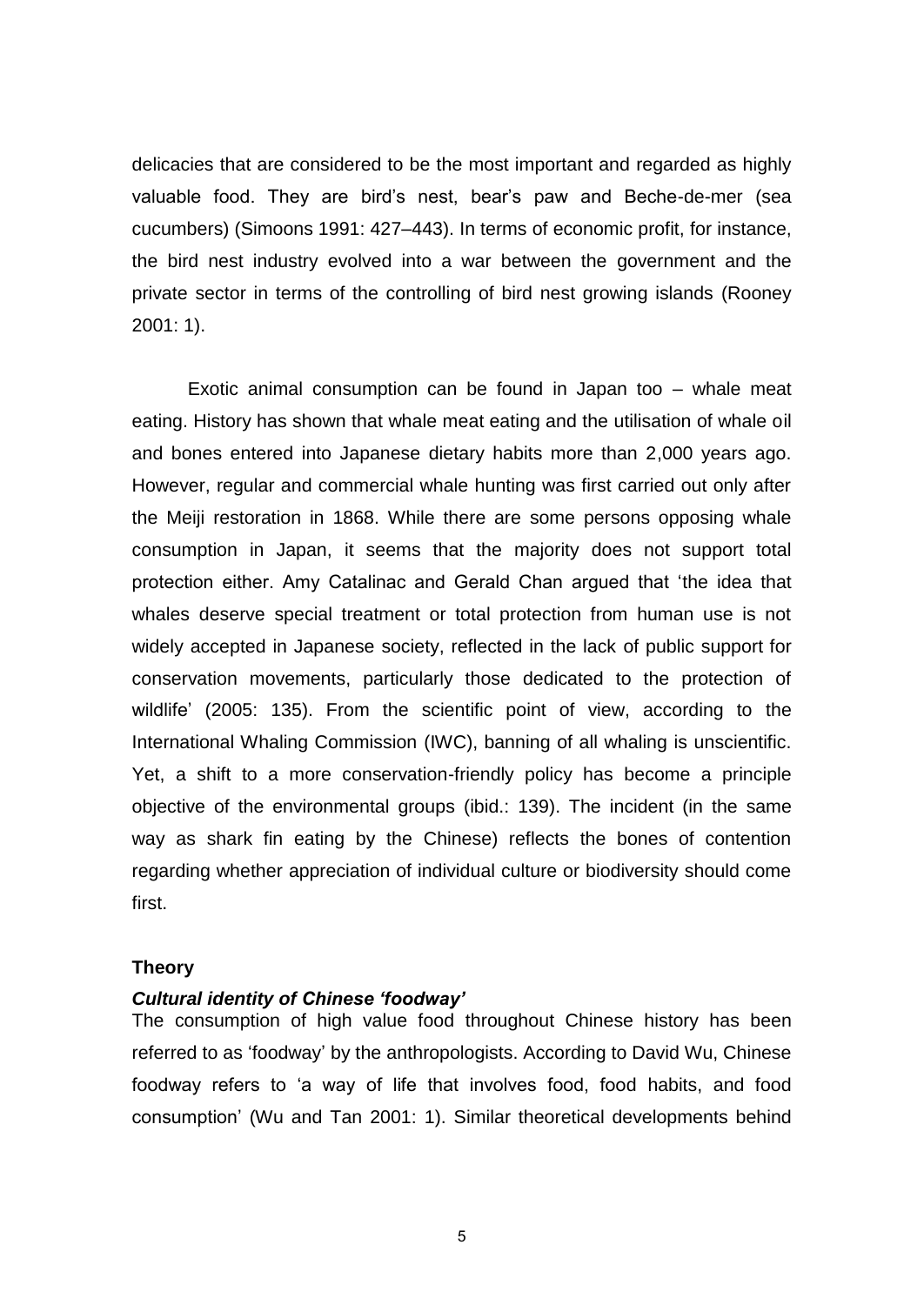food culture have been understood as 'the power of food in psychic representation, ceremonial symbolism, social function, biological necessity, economic organisation, and political identity' (Wu and Cheung 2002: 9). More importantly, the 'conspicuous consumption' of high valued food in Chinese foodway represents those people's taste and is a demonstration of social standing (ibid.). As a result of the economic development (in Hong Kong during the 1970s to 1980s and China during the late 1990s and early 2000s), consuming shark fin mirror-imaged economic success as well as economic progress. As we have mentioned before, whether a wedding is lavish or not, you cannot avoid shark fin soup. Also, it will be consumed in the Chinese New Year.

To many Chinese, traditionally, marriage is still perceived to be a very important occasion, which symbolises that someone has moved from one stage of life to another. They argue that the wedding banquet could be a once-in-alifetime occasion. Therefore, it is expected to have a superb wedding banquet which not only represents one's wealth, but also one's social commitments, and adherence to cultural norms.<sup>1</sup> From the guests' points of view, serving shark fin reciprocates a way of expressing a complete and respectable menu. Relatives would judge whether a wedding banquet was good or not. A banquet without shark fin will definitely become the 'talk of town' among one's relative circle for many years. Economically, the guests will also feel they are being cheated or not receiving value for money because they have already given a wedding gift, normally in the form of a money voucher. In other words, the banquet itself has become a token of reciprocal respect between the couple and the guests. On other occasions such as the annual Chinese business dinner or an important birthday dinner, shark fin soup is a 'must have' dish. In other words, a cultural ritualism of the dietary process has occurred. If this is culturally supported, the consumption of shark fin will therefore generate a steady, if not lucrative, business opportunity leading to the core element of our studies—is there any network behind this industry?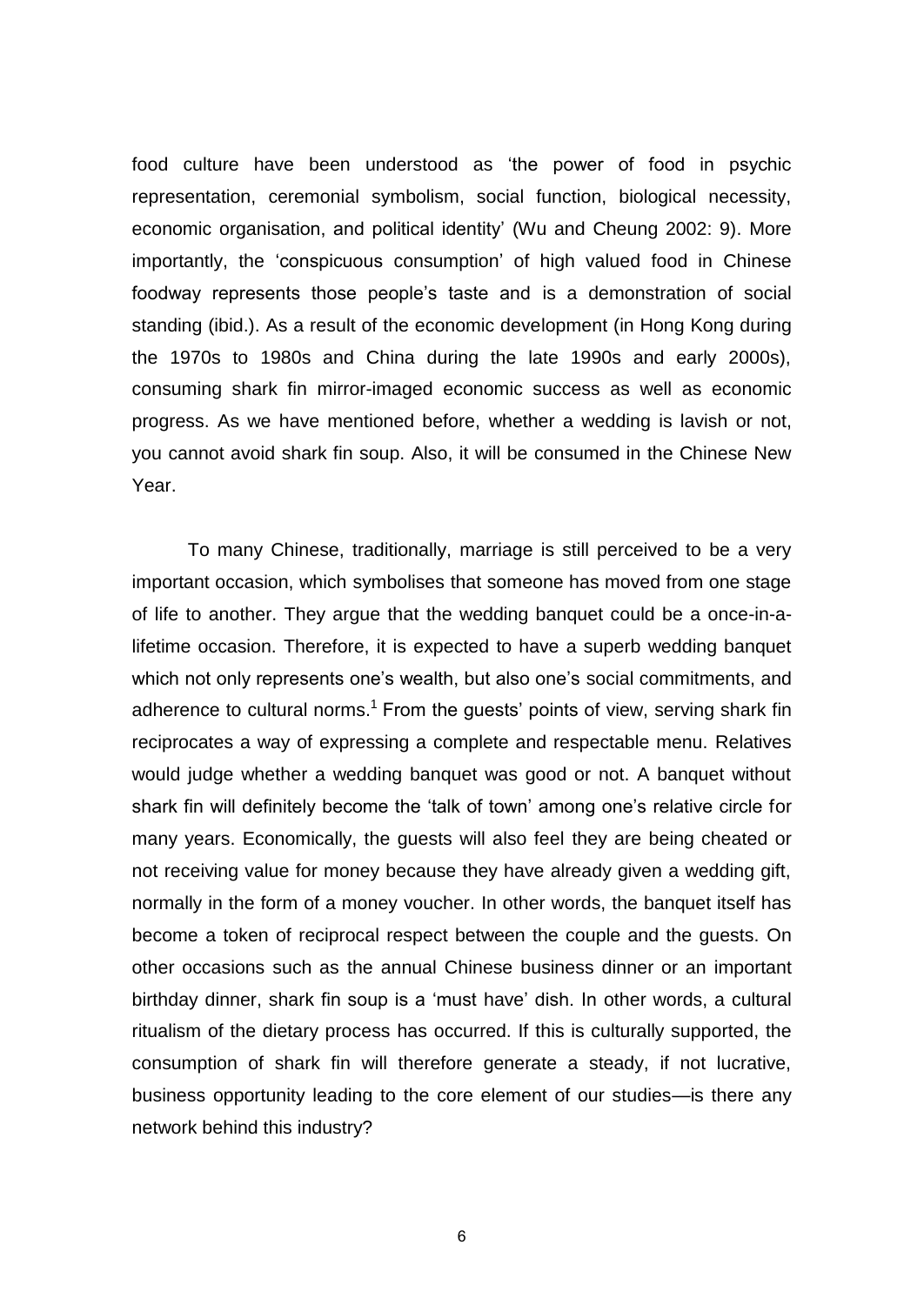If there is such a thing as the cultural identity of food, shark fin consumption in Chinese societies can be categorised as a socially constructed cultural product. Food can easily fulfil the material needs of human beings. In fact, scientific research, technological development, mass-production, standardisation and even the green revolution increasingly improve the quality and quantity of food, which has helped some developing countries. Such processes have generally been referred to as modernisation (Rostow 1990; Larrain 1989; and Apter 1987). Nevertheless, the cultural values behind food entail more than life subsistence. As Maslow (1954) mentioned the 'selfactualisation' process should be accomplished after the fulfilment of basic needs.

The association of shark fin as a high value foodstuff in Chinese food culture is an embedded historical and cultural phenomenon. However, such a process can be easily disrupted by over-commercialisation or marketisation. In the case of shark fin consumption, the excessive consumption of shark fin generates problems and severe challenges for shark conservation and biodiversity. A trend exacerbated by the economic rise of China, which generates more and more new tycoons, who just want to taste the difference. In such cases, a cultural delicacy with ritual meaning has degenerated into a symbol of richness and exotic taste. One can criticise that when the cultural richness of a food, which symbolised a ritual meaning, has been marginalised to become a unit of account for one's wealth, it raises the question whether a tax should be levied on not-for-culture consumption.<sup>2</sup>

#### *Chinese business networks in perspective*

According to David Knoke and James Kuklinski, a network 'is generally defined as a specific type of relation linking a defined set of persons, objects or events' (1999: 175). Ethnic relations and family nature combine the functions of production, consumption, education, social security, and daily necessities, realised through the occupying of a certain business of industry (Chuan 1998: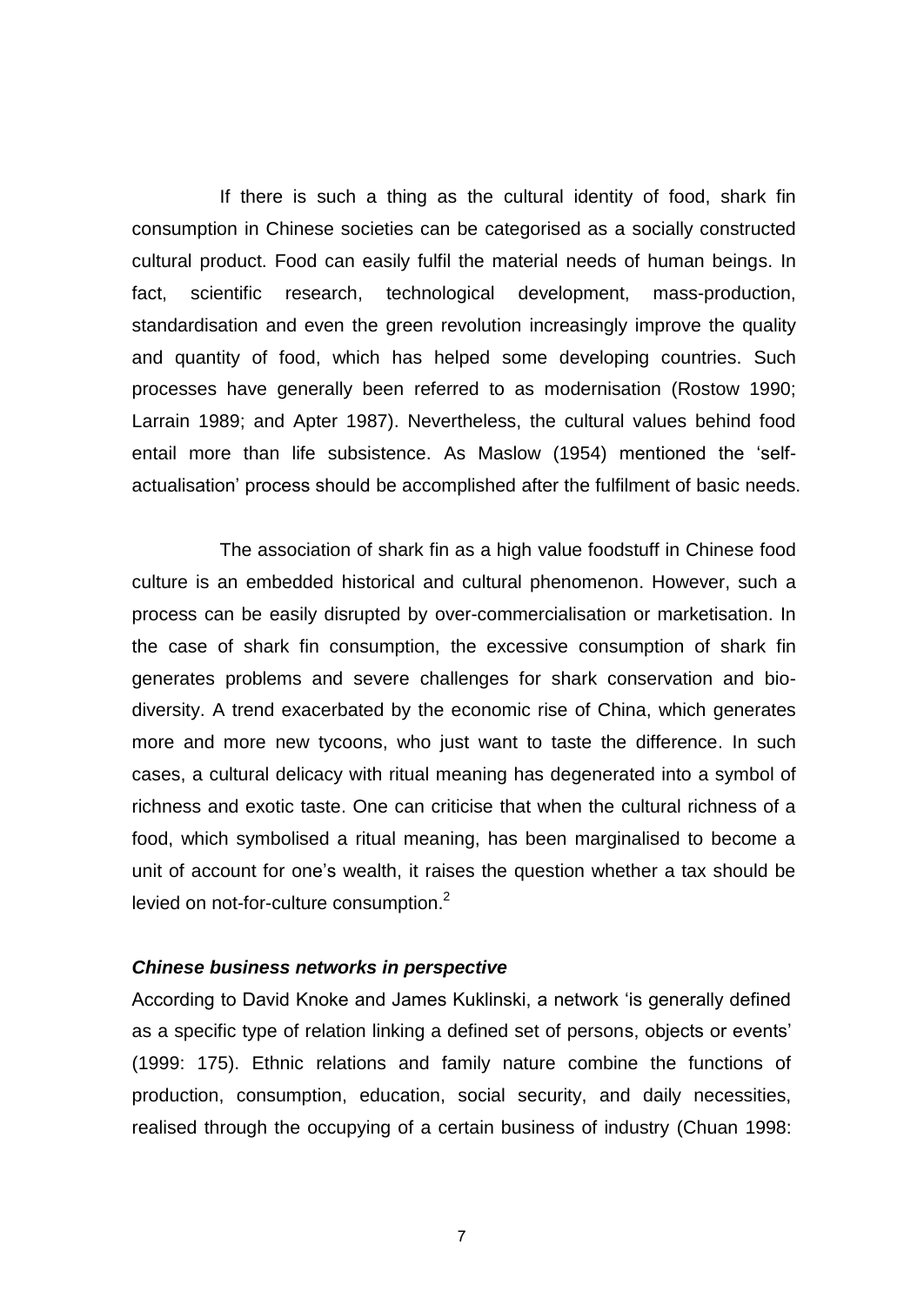109–120). Such conceptual development results in an often referenced concept known as Chinese business network. Yet, the studies on that subject matter sometimes run the risk of either being too general or lacking first-hand information. More important, the Asian financial crisis also gives rise to the total disagreement about Asian and overseas Chinese business. In 1995, a major attempt in a similar study was done by the Australian government's Standing Committee of Deputy Secretaries on East Asia, resulting in the publication of Overseas Chinese Business Networks in Asia (EAAU 1995). However, in terms of the accuracy of some Chinese factual matters, they explained their limitation in the Foreword that:

> While the authors have tried to ensure that the vast amount of material presented is accurate some factual inaccuracies may have occurred. The Australian Government, the Department of Foreign Affairs and Trade, the East Asia Analytical Unit and the contributors to the study accept no liability for the accuracy of the contents (ibid.: iii).

The question, therefore, is that if there is no accurate data, how can the Chinese business studies be evaluated, judged or even simply understood? More important, after the Asian financial crisis, one of the authors, Michael Backman (1999) of the above-mentioned report, wrote another book entitled: *Asian Eclipse: Exposing the Dark Side of Business in Asia*. The book criticised heavily Asian business in general and the network in particular. Nevertheless, the interesting point is why the same author would respond so differently in such a short period of time. The so-called networking or the relations between Chinese business and ethnic relations is more subtle than general relationship. The connection and the relations can also be reflected from the local Chinese journals such as *Zhi Yang Monthly*, the *Native Voice of Huadu*, *Xin Hui News*, *Zhan Liang Native News* and *Overseas Chinese News of Fujian*. From their writings and style, one can understand why many overseas Chinese investment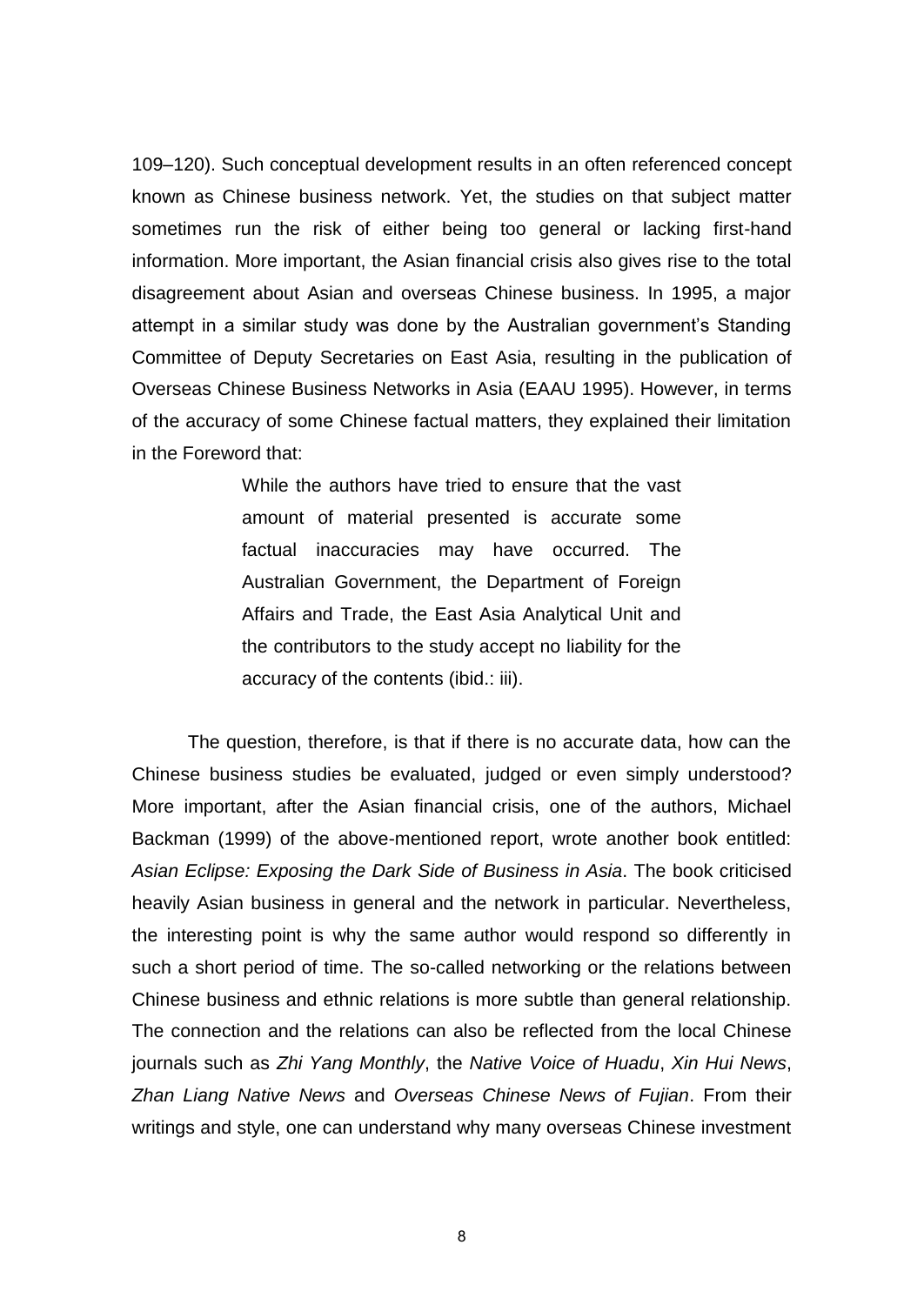projects are not solely conducted from the pure profitability perspective (Ampalavanar-Brown 1998: 610–636; Liu 1998: 582–609; Nyaw and Chang 1989; and Porter 1998: 77–90). Some ethnic relations are working closely with profit-making motive. Business centred on small groups of people would allow the 'cultivation of personal relationship' and 'the manufacturing of obligation and indebtedness' (Yang 1994: 6). According to Gary Hamilton, Chinese business is 'one of entrepreneurial deal making' (1999: 15). He extended the characteristics of Chinese business in this way:

> Because Chinese modes of capitalist acquisition are based on bottom-up individual and family-based strategies of seizing opportunities wherever they exist, rather than on top-down corporatist strategies of linking state administrative capabilities with elite economic opportunities, Chinese capitalism is integral to world capitalism itself (ibid.: 16).

Henry Yeung untangled the complex Chinese business in Southeast Asia through the diagnosis of their business opportunity within the global business structure (1999: 1–19). John Kao called the relations and networks a 'Chinese commonwealth' (1993: 24–36).

Some current literatures on Chinese business activities demonstrate the extent of networks with more specific clarification. You-tien Hsing studied the trading companies in Taiwan's fashion shoe networks. He discovered that because of the small- and medium-sized shoe manufacturing in Taiwan, 'trading companies also provided market information about foreign markets to partner manufacturers' (1999: 101–120). In terms of social network building, 'restaurants and clubs where people in the shoe business entertained their clients, or had frequent impromptu and informal chats' will serve as bridge for building up networks (ibid.: 110). Yet, more importantly, while 'a closer relationship with specific manufacturing companies' should be maintained, 'to win the trust of all the partner manufacturing firms, it was crucial for the trading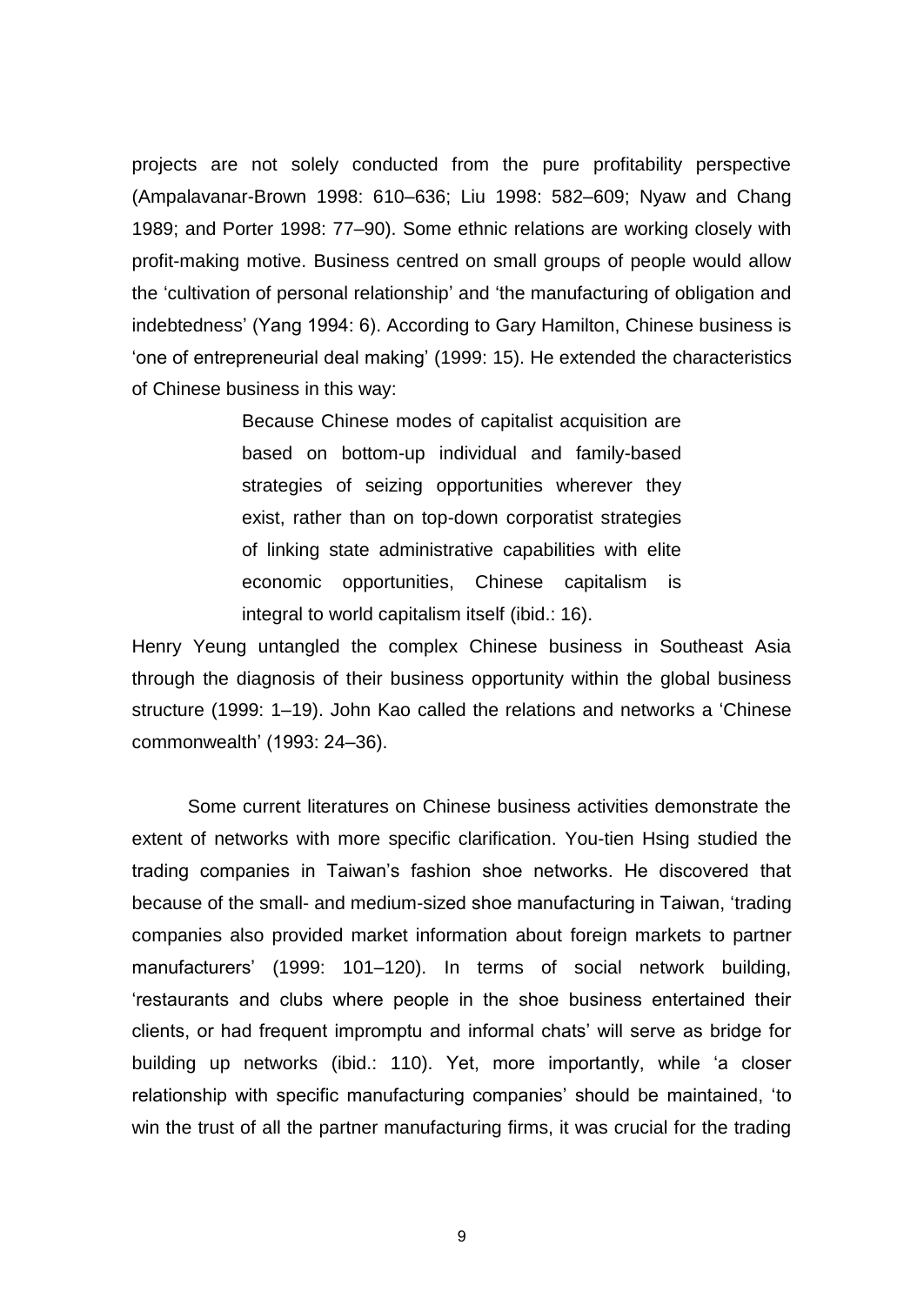company to appear fair to every partner manufacturer' (ibid.: 112).

Theoretically speaking, the notion behind network development rests on the level of trustworthiness among the actors. In the case of Chinese business networks, one of the arguments is that trust can be built among those who are involved within the network, which can be ethnic, cultural and language based. In a recent study on the perceived trustworthiness of the UK Printing industry, Guido Möllering maintained that

> Hence, trust is often seen as a prerequisite for cooperation and a substitute for control. This gives a first idea of how trustworthiness might affect supplier relations: a trusted supplier is expected to transact cooperatively and without tight control; whereas a distrusted supplier is expected to either not cooperate at all or only when forced to by control mechanisms (2002: 139–160).

Another theoretical argument is that when trust is maintained, transaction cost can remain low and monitoring can be maintained at a minimum level. Some of the cases of the food enterprise of Chinese companies show that family network and kinship association enhance the idea of network building (Gomez and Cheung 2009). But, the level of association depends on the nature of the business and this is not entirely correct. Technological know-how, especially the 'soft' part of information can be transferred within Chinese communities through various channels. Edmund Thompson has shown that

> The transfer of such broadly defined technology [business process, organisation and marketing] need not be formal and contractual alone, but can include all the channels by which managerial know-how and techniques can be passed on, such as on-the-job learning, informal, informal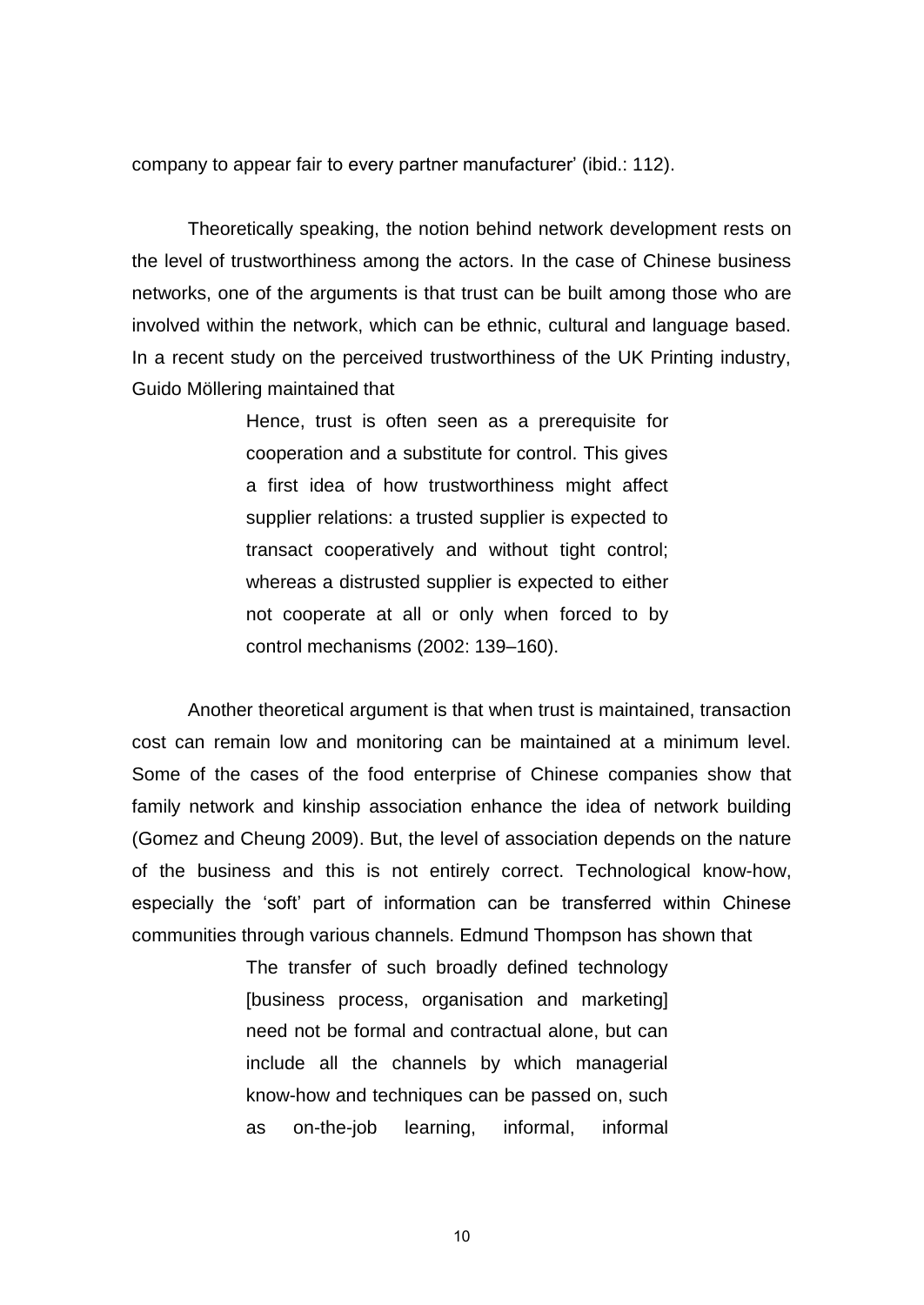#### discussions, and so on (2003: 88–111).

In other words, it seems that informal discussion, which has been vigorously practiced among different business actors, has been demonstrated in our case.

#### **Propositions**

This paper uses a very common case within Chinese food culture to illustrate the manufacturing of business relations with the historically and socially constructed eating habits with a view to testing to what extent Chinese business networks exist. Although literatures in the contexts of China networks are abundant, for example Bamboo networks, *guanxi* networks, family networks, diaspora networks or the Chinese Commonwealth (Cheung 2004: 664–684; McKeown 1999: 306–337 and Unger 1998). Others disagree, arguing that the Chinese business *modus operandi* is no different to other East Asian business organisations. Some of these assumptions argue that, like most East Asian business, Chinese business relies on perspiration instead of innovation (Krugman 1994: 62–78). Alternatively, they argue that Chinese business is regarded as part of the economic development process of China, which is actually a late comer regarding industrialisation (Lardy 2002; Moore 2002; and So 2003). At worst, networks amongst Chinese business invite criticism over the political and business relations that they may generate, too much *guanxi* or social capital will invite political corruption (Gomez 2002; and Callahan 2005: 495–508). It seems that while the so-called Chinese business network is very intriguing, it is very hard to understand without a concrete or specific case study.

We endeavour to test some empirical propositions.

- 1. Chinese 'foodway' is embedded in the cultural consumption among Chinese.
- 2. Shark fin does provide some cultural values but they are very likely to be exaggerated through business networks, advertisement and outlets.
- 3. Shark fin business is based on two interrelated networks: trading and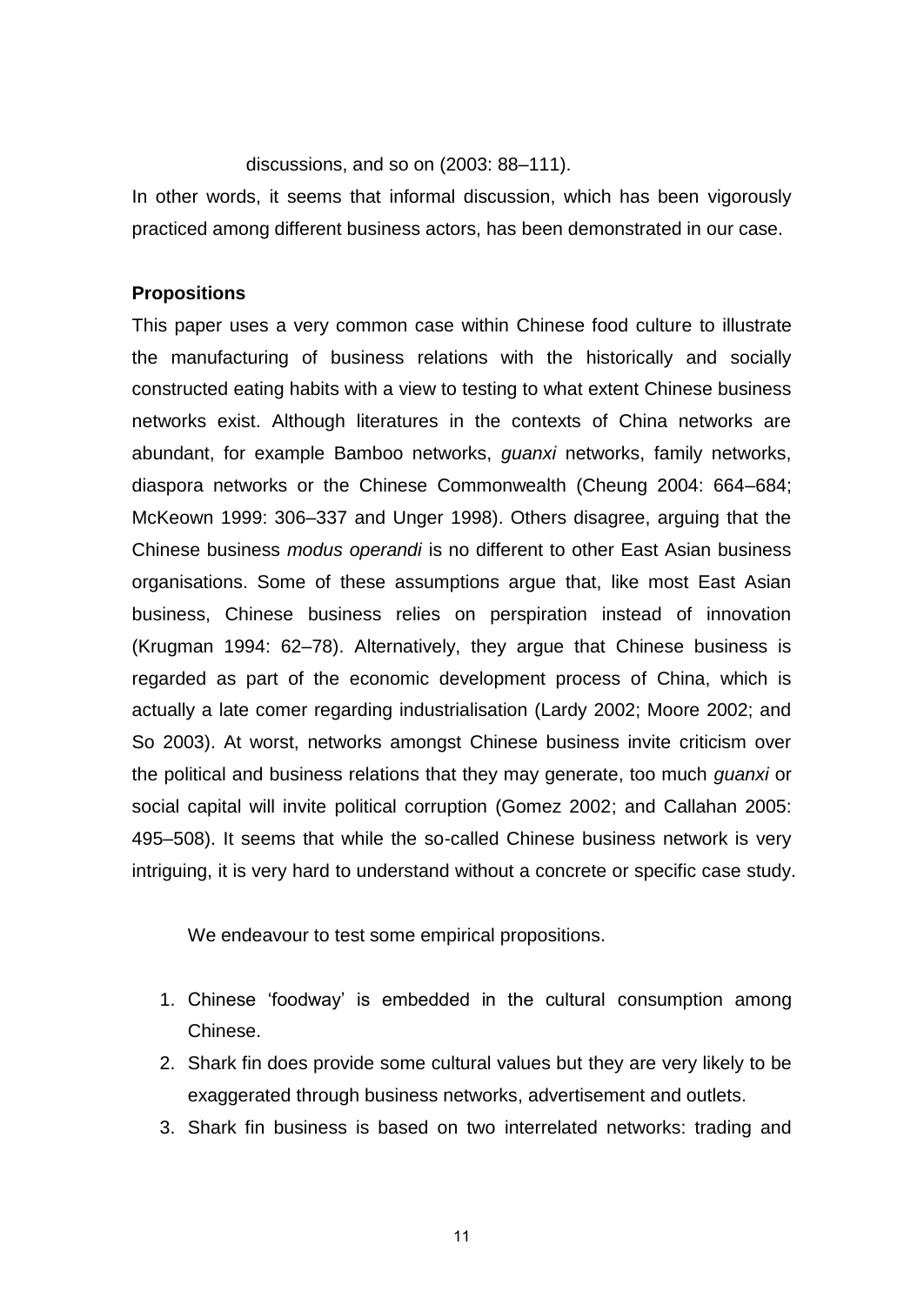manufacturing.

- 4. The economic rise of China inadvertently gives rise to demand for shark fin that is beyond the explanation of cultural need.
- 5. Ritual is useful in constructing values and likely to protect shark fin from over consumption.

#### **Methodology**

This study was originally developed between 1999–2001. Major interviews were launched with the manufacturers of shark fin processors during this time. The retrieval of primary statistics from the Hong Kong Census and Statistics Department of the import, export and re-export of shark fin trading in Hong Kong was carried out during different periods: 2002, 2006, 2007 and 2009. The sampling frame was from the registration list of their telephones and their business addresses. In all, there were 89 registered companies, we were told, however, that there were 100 more not registered at all. Further follow-up interviews and statistical analyses were carried out in 2007, 2008 and 2009 in order to cover the gap between 2003 to 2008.

There are some limitations of this method. First, respondents tended to introduce friends and close colleagues, especially those with ethnic and business relations connections. Second, the business is very closely connected, the more we interviewed, the less we were able to further pursue. There is still an aura of distrust from the respondents toward our research. However, in a small business community like this, the snow-balling method perhaps is the only way to obtain first hand data. In addition, most of the interviews were carried out informally in Chinese restaurants which were very close to their firms or business addresses. We need to take into consideration the fact that not all the intended questions could be asked in such an environment. Finally, the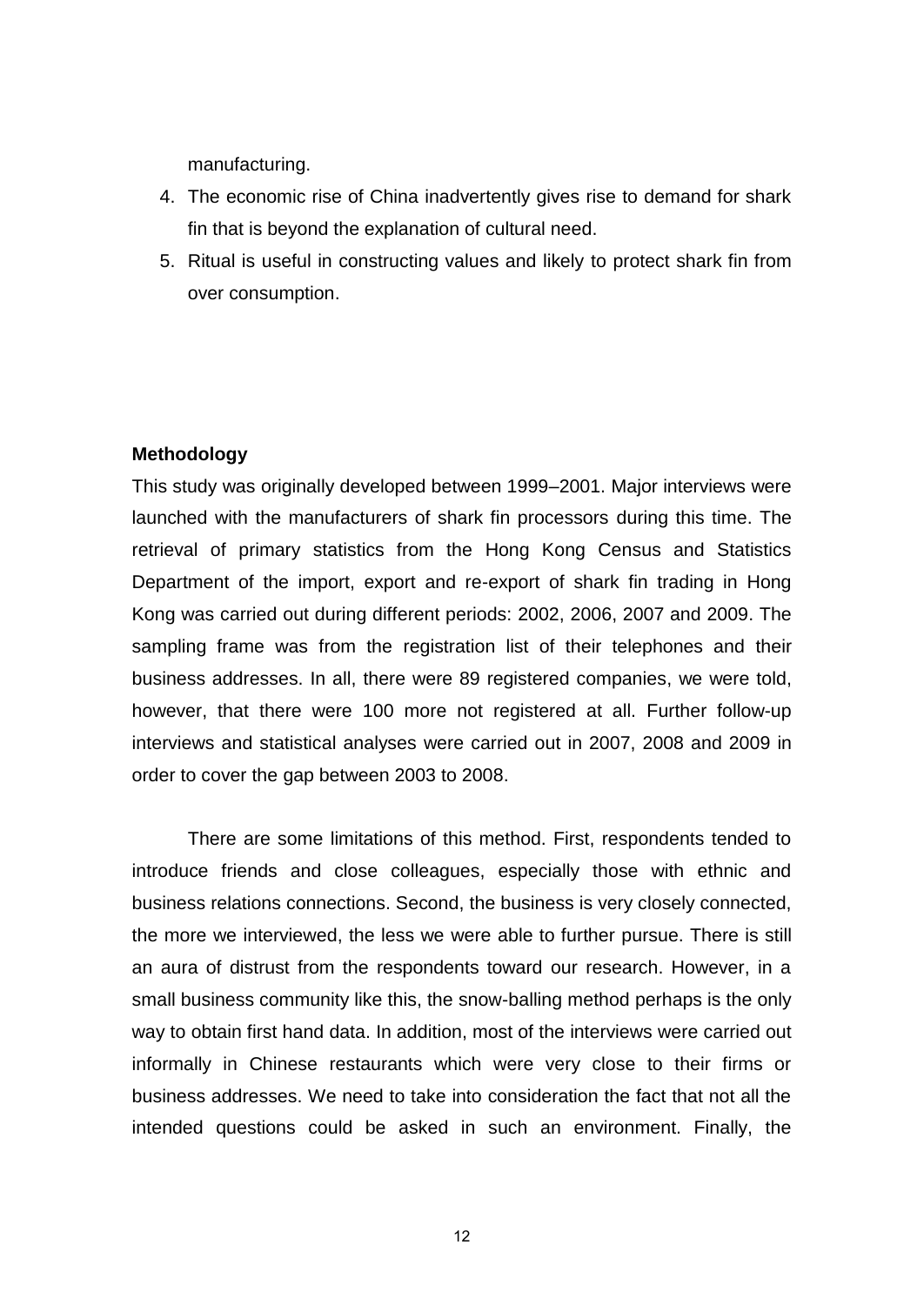processing of shark fin is known to involve boiling, removing of sand and drying, however, we were not allowed to visit their factories to record the whole process. From a researcher's point of view, we were marginally dissatisfied. However, such a way of protecting their trade secret was also considered as rational business behaviour.

The current study pays very close attention to the general structure of the industry. The survey results allowed us to analyse the effects of trust and other factors on business networking within the shark fin business of Hong Kong. The current paper, however, tries to understand the mechanism of the industry by discussing the ideas behind the cultural identity of Chinese business.

# **Discussion: the shark fin business in Hong Kong**

The nature of shark fin business is a world business because more than 116 countries have business relations with the Hong Kong shark fin trade through import, export or re-export of shark fin. Table 1 indicates 12 major countries that Hong Kong imported shark fins from during 2002–08. These 12 major countries, USA, Brazil, Mexico, Peru, UA Emirates, Yemen, Taiwan, Indonesia, Japan, China, India and Singapore shared between 60 to 70 percent of the total imports. For example in 2008, Hong Kong imported shark fin (both dried and not dried), which weighed 2,701,194 kg and was worth more than HK\$968 million (US\$124 million), from just these 12 countries.

# **(Table 1 about here)**

Apart from the country-specific characteristics, from 2002 to 2008, as can be seen from Table 1, Hong Kong significantly reduced the import of shark fin in terms of weights while values remained fairly stable. In 2002, Hong Kong imported 5,410,371 kg of shark fins, worth around HK\$1,564 million (US\$200 million). However, in 2008, the total import reduced significantly to 4,130,710 kg, worth around HK\$1,552 million (US\$199 million).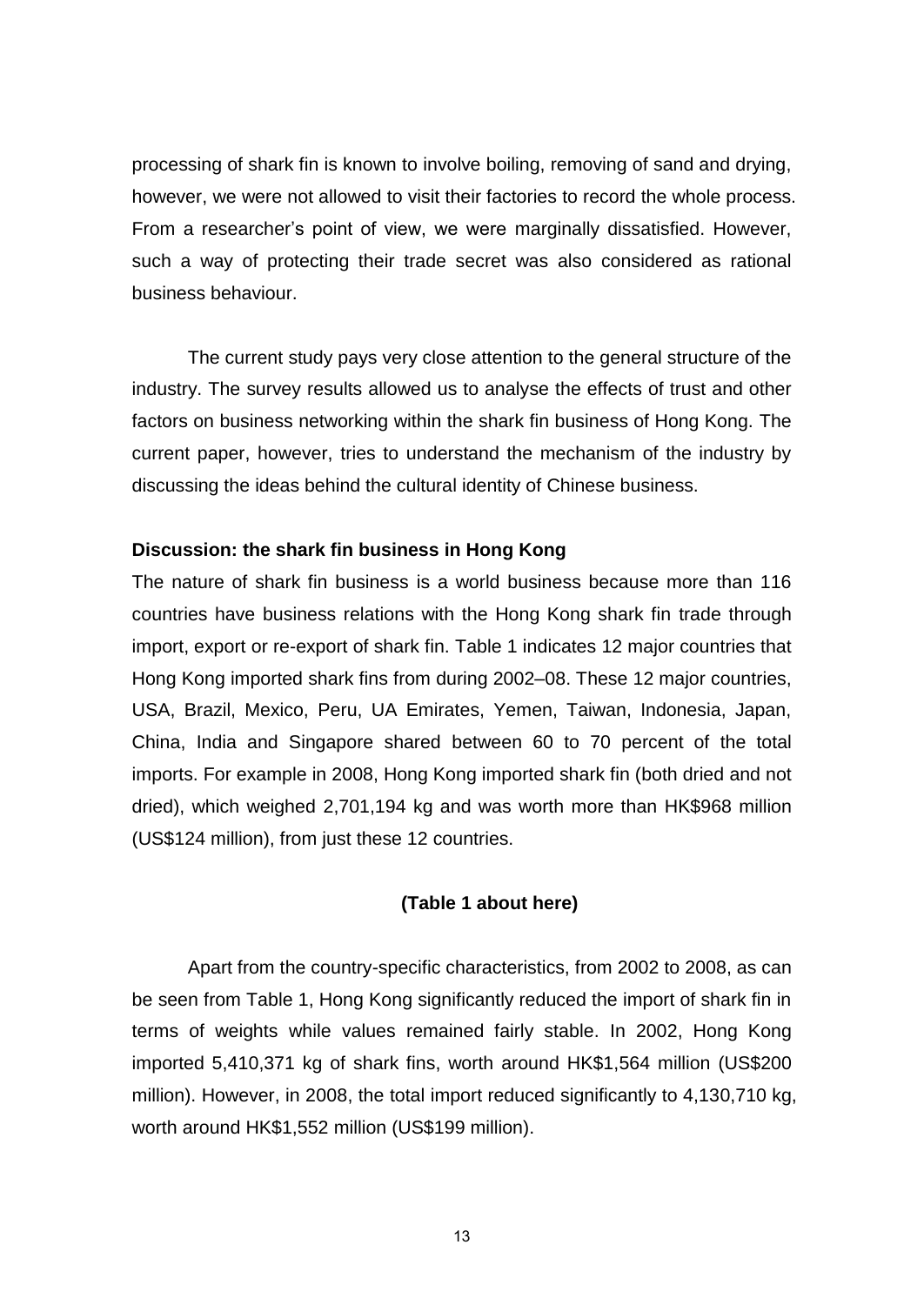### **(Table 2 about here)**

Although Hong Kong was well-known for its 'culinary tradition and skilful preparation of shark fin soup', the local shark fisheries were insignificant producers compared with the huge amount of shark fin imported each year, and the local consumption was minor (TRAFFIC Networks 1996: 87). Second, after processing, imported shark fins will be re-exported to other countries. Table 2 shows the re-export of shark fins from 2002–08. In terms of destination, there were 11 countries which imported 99 percent of the shark fin from Hong Kong. They are USA, Canada, Taiwan, Indonesia, Macao, Philippines, Thailand, Japan, China, Singapore and Vietnam. For instance, in 2002, Hong Kong reexported 4,130,864 kg (worth HK\$512 million [US\$65.6 million]) of shark fin to these countries. Yet, in 2008, however, it was significantly reduced to 1,830,971 kg (worth HK\$219 million [US\$28 million]). At any time, Hong Kong re-exported between 80 to 92 percent of the shark fins to China (except in 2008 which reduced to 67 percent). Yet, this figure again has witnessed a general trend of reduction. In contrast, since 2005, Hong Kong began record re-exportation of shark fin to Vietnam, which, due to the economic development, began to import shark fin from Hong Kong to replenish its consumption even though it also exports shark fins.

According to a processor working in the industry for 36 years, the reasons for the decreasing of import and re-export from and into China was caused mainly by the fact that China began to tax the import of shark fins since 2002, right after China joined the World Trade Organization (WTO) in December 2001. Prior to this, China only allowed Hong Kong people to import shark fins for processing in Mainland China. After processing, the finished products had to be shipped back from China to Hong Kong for further consumption or re-export. There was no tax involved. Ever since they taxed shark fins (from 50 percent at the very beginning to 15 to 25 percent later),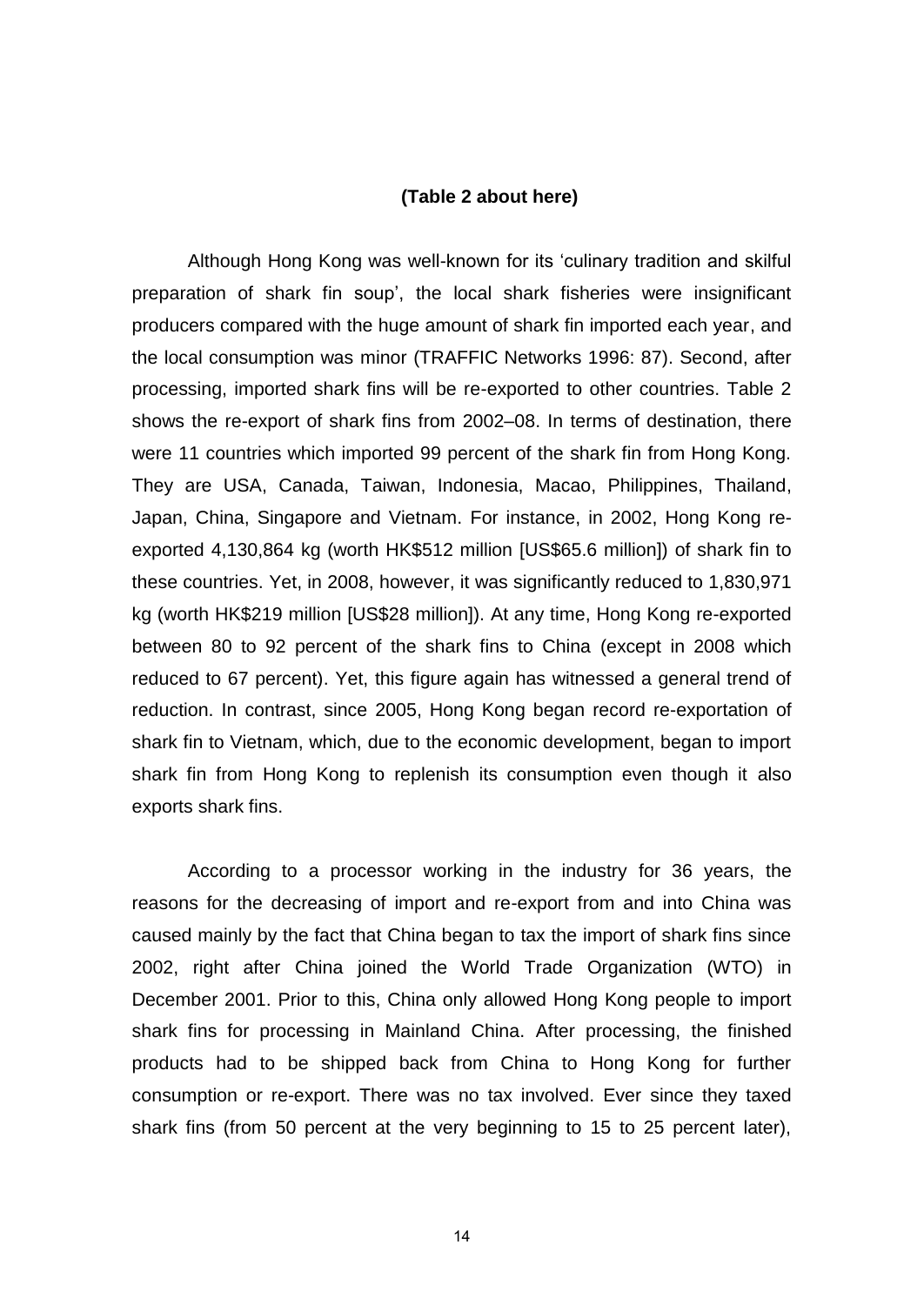shark fins could therefore be sold directly in China. China, as a result, has become a market itself for shark fin consumption. The nurturing of China as a shark fin market was a double-edged sword. At the very beginning, shark fin processors took advantage of the Chinese low cost of labour. Shark fin was shipped back after processing. But, since shark fin has become a new consumption product in China, increasingly, new mainland Chinese business players are attracted who can do the trading *and* negotiate cheaper shark fins from the countries they are importing from. They will go to those countries personally to locate the best quality shark fins and negotiate the best price, while bypassing the traditional trading pattern with Hong Kong traders (TRAFFIC East Asia 2004: 11). Traditionally, Hong Kong shark fin business people seldom visited the countries they were importing from; they relied on trust and previous experiences. Ever since the arrival of the newcomers, Hong Kong shark fin traders are becoming increasingly less competitive.

The role of Hong Kong in the shark fin business can be divided into three parts: the importer, the re-exporter and the consumer. Since the shark fin business is a worldwide business, the shark fins come from many parts of the world, denoting a multi-national nature of this traditional industry in Hong Kong, which is however *de facto* the centre of shark fin trading.<sup>3</sup>

Hong Kong's shark fin business has several different features. First, shark fin business combines the fisheries and the trading elements of Hong Kong's early business format. The shark fin business symbolised the path toward modernity in Hong Kong's urbanisation process. The notion of shark as a by-catch of many fisheries was closely related to the traditional environment of Hong Kong, because historically Hong Kong was a fishing port where most of the indigenous people were fishermen living in places like Tuen Mun (the first fishing village in Hong Kong) (Welsh 1994: 4–5). The rapid urbanisation and city development created many urban-dwellers (Osgood 1975). People's engagement in fishing dwindled but the shark fin business, together with the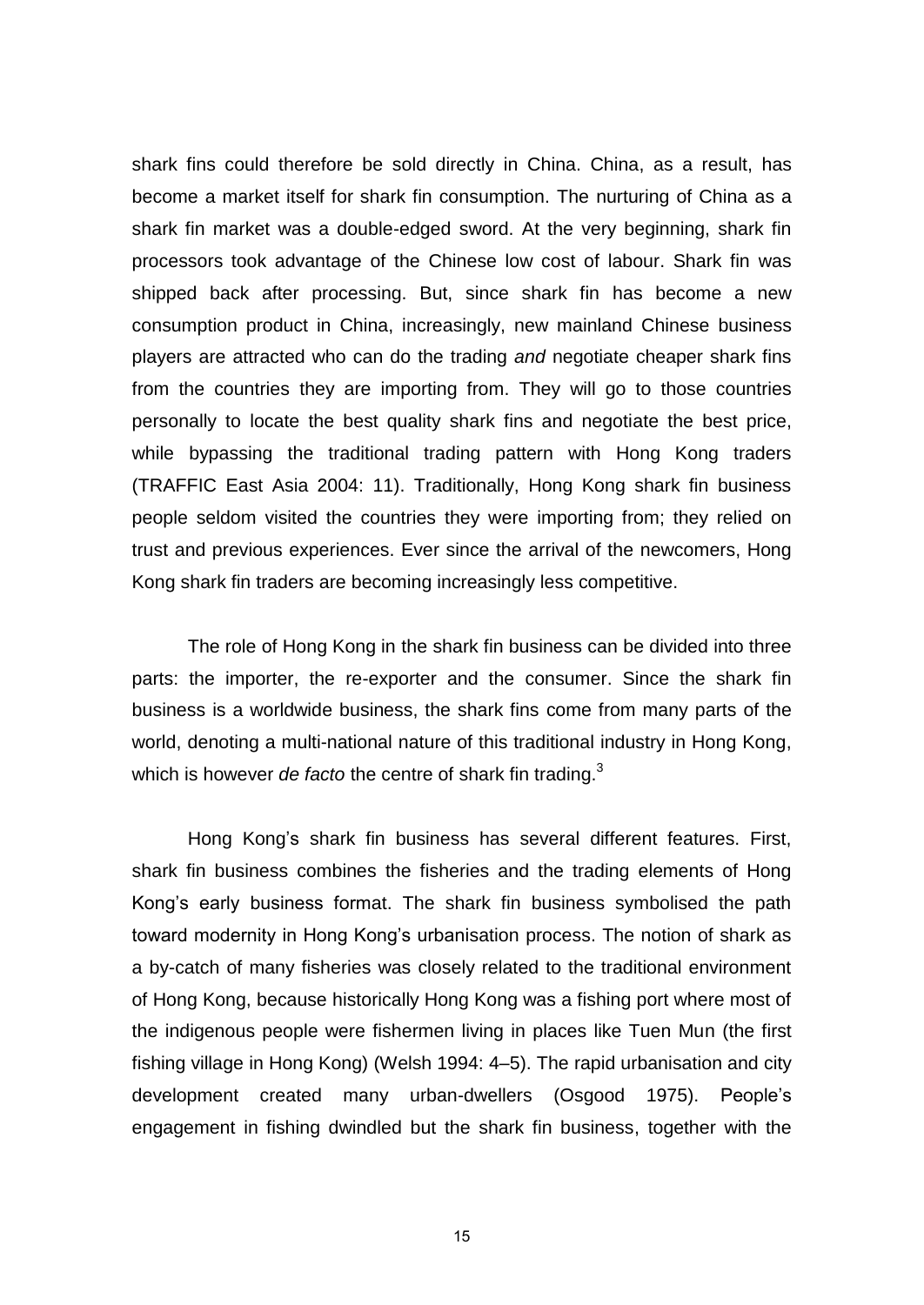other dried seafood business, were maintained because of the profitability of shark fin and the know-how of shark fin processing. According to one of our interviewees, the processing of shark fin is the most important part of the whole business flow and this is the value-added source of the shark fin business. In comparing dried seafood industry, before the mainland Chinese traders came in, Hong Kong has the best knowledge in shark fin processing and Japan has the best knowledge in dried scallop processing.

Second, a positive correlation exists between ethnic group and the shark fin distribution network. As a whole, the shark fin business was dominated by the Guangdong people: according to another processor, 'the shark fin practitioners are mainly Guangdong people, including Chaozhou and Fujian. In Singapore, 80 percent practitioners are Chaozhou'. It further sub-divided into Shuntak and Nanhai. The clustering of shark fin business into several dialect groups suggested a certain degree of distribution networking within such a group. It appeared that the ethnic clustering of shark fin businesses reflected the small families' business background, typical in the Chinese traditional industrial *modus operandi*. Like shoe-making in Italy, shark fin processing involves skills and handicraft techniques that require hard work and workmanship. The ability to pass on those techniques in processing and complex business relations was exclusive to these ethnic groups. Having good technique and skill are important because the fin should not be wasted through the cleaning and boiling process. In other words, the skill in processing increased the value-added and the profit margin of shark fin trading. Third, shark fin business was characterised by the inter-group bonding and intra-group relations with other related industries. The whole business structure was not closely connected, nevertheless, division of labour could be found in the industry.

(Figure 1 is here)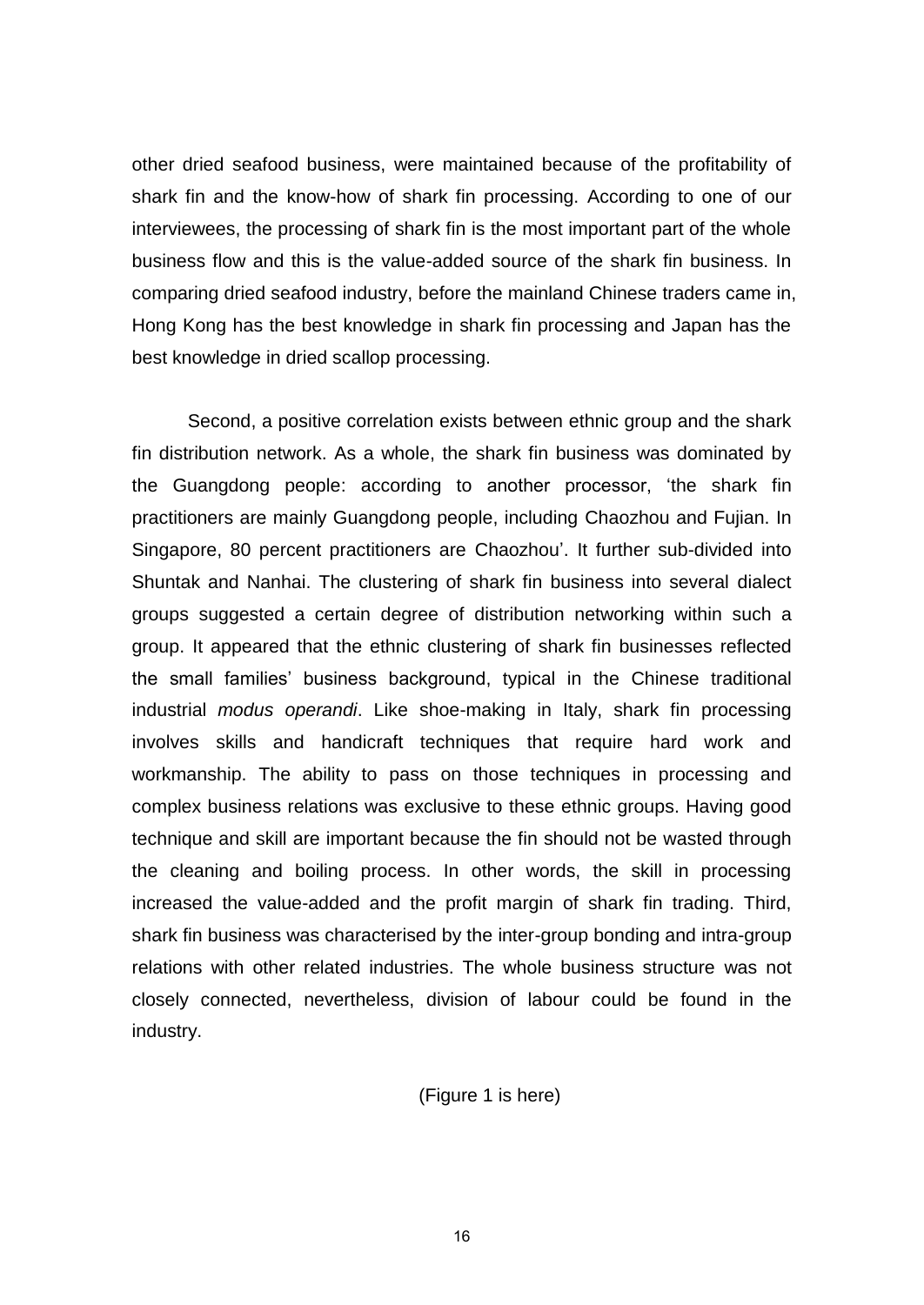Figure 1 illustrates the dichotomy of shark fin business in Hong Kong. The Sharkfin Business Association refers to the processing and manufacturing sectors of the shark fin business, which is very labour intensive. When speaking about shark fin, we are actually talking about the fibres inside the fin, the preparation of which is a complicated process that generally includes boiling, cleaning, removing the fin and freezing it. The best processor is the one who can retain the most shark fin. Therefore, technique and know-how in processing are most important as they are directly related to the profit and loss and costeffectiveness (Rose 1994: 52–53). In our study, shark fin processing businesses in Hong Kong are mainly represented by small business families, especially the second generation. However, according to our interviews with the processors, about half of the processors are not association members, most are newly established manufacturers. Members of the Shark Fin Business Association benefited from the credit base allowed in payment. But, the membership also restricted their connections and the selection of the importers. <sup>4</sup> Sharkfin and Marine Products Association Ltd, however, is responsible for the import and export of shark fin. They are controlled by fewer than 15 import and export companies, who make use of their capital and extensive global networks with the importing countries to facilitate the trading industry. The shark fin business in Hong Kong was characterised by the close connection with other industrial sectors, as can be seen from Figure 2.

To illustrate, shark fin business was characterised by vertical and horizontal industrial development. In terms of vertical industrial development, shark fin was imported from many other places. As an importer, a good distribution network needed to be maintained with the importing countries. For example, according to a manufacturer, the Hong Kong shark fin manufacturing industries excelled at processing and they enjoyed good connections with Indonesia.

(Figure 2 is here)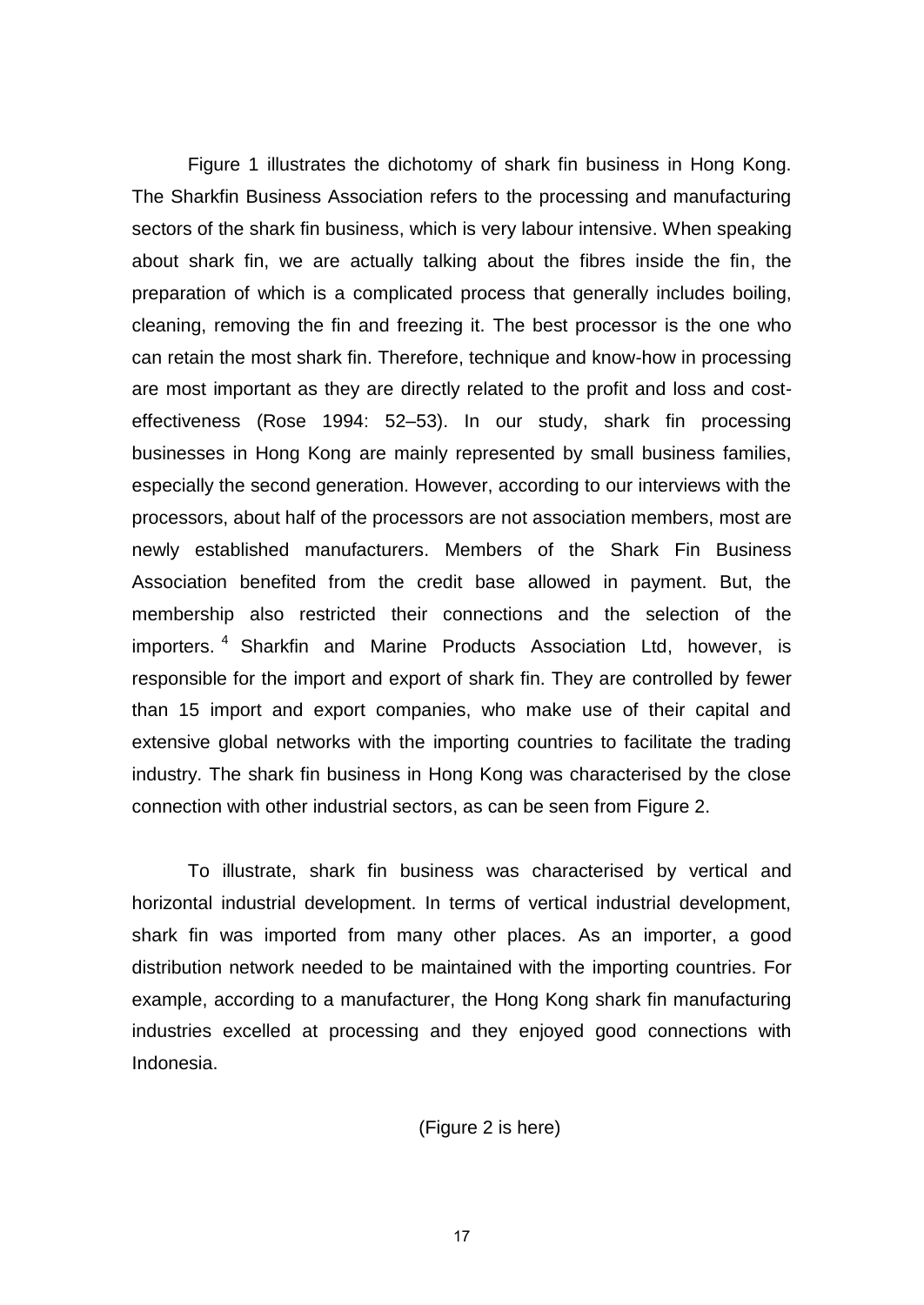After the importation, shark fin will be distributed among the trading companies to the manufacturers through the auction process: 'generally, they [the processors] will gather together in the weekly auction held in the trading companies.' The auction of shark fin is a skilful business activity. Many processors gather together in the distribution trading companies in Man Ham West Street on Hong Kong Island. During the auction, prices are shouted via a secret code of yelling. This is particularly critical because how much you pay for the shark fin is crucial in determining the profit margin. Price negotiation should ultimately ensure that the optimum price is eventually gathered. In addition, the businessperson who bids on the price is also responsible for the examination of the quality of shark fin. Most of the time, they maintain the use of cash to finance the payment. According to a processor, they use cash for daily transactions and have only recently begun to use Letter of Credit (LC). The reluctance of using LC was due to unwillingness for negotiation with the bank, which sometimes requires documents and further financial statements. By using cash, they were more independent but still maintained a high degree of competition.

In terms of horizontal industrial development, after processing, shark fin is delivered to the local restaurants for consumption, as demonstrated in Figure 2. Such retailing processes and the end consumption of this delicacy food entail another story of Chinese eating habits and restaurant and food consumption industries, not just in Hong Kong, but among the Chinese in general! Actually, the process of horizontal industrial development was further intensified by the expansion of the processors to the service sectors by opening seafood restaurants. The making of shark fin is as complicated as the processing, nevertheless, the latest trend of shark fin eating demonstrates that consumption of shark fin has become liberalised and not restricted to restaurant and hotel dishes. Many new products such as instant shark fin (after de-hydration processing) and shark fin moon cake have been introduced to the general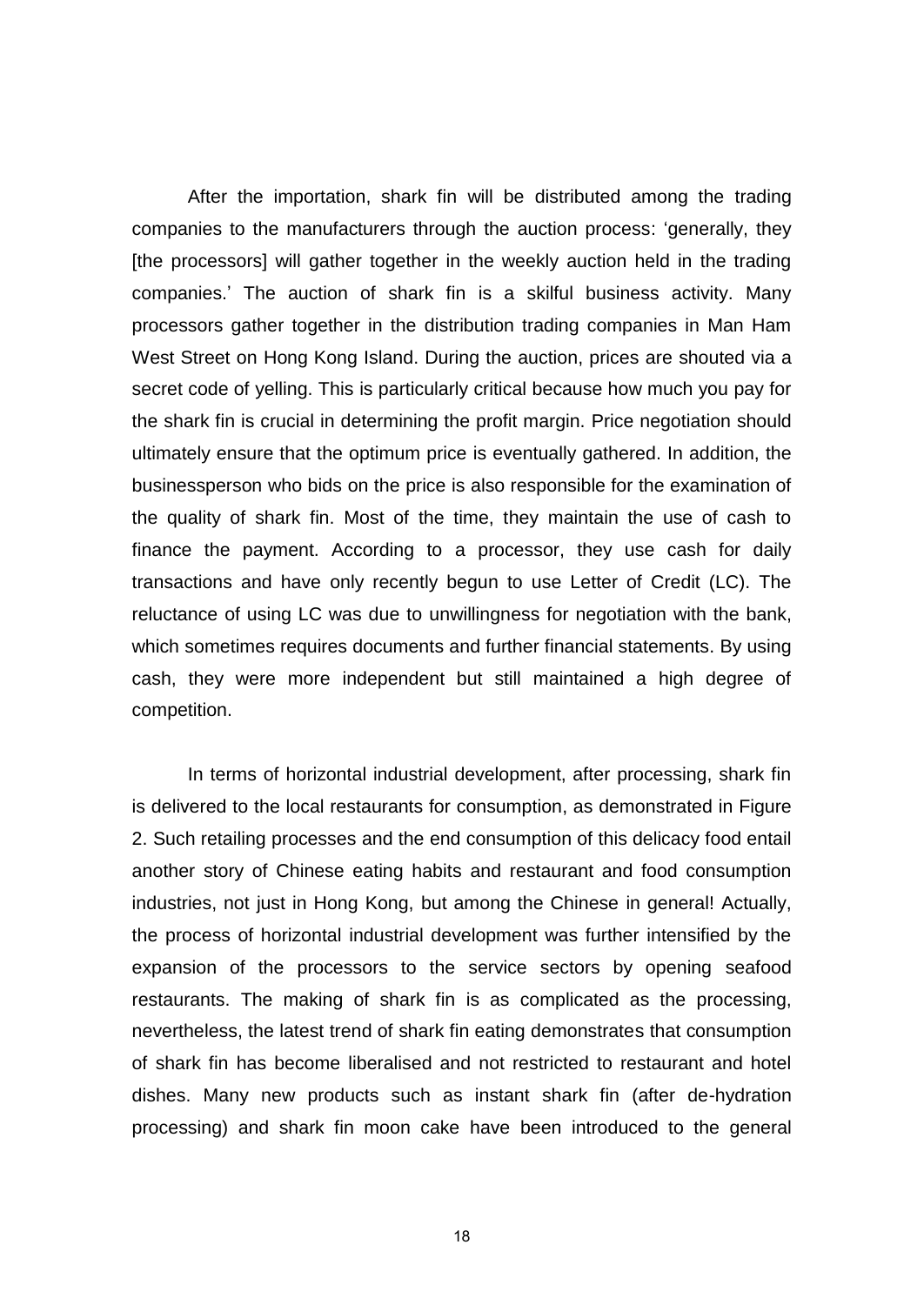public.

Finally, relations between the Hong Kong shark fin business and China have been intensified. Due to the fact that shark fin processing is labour intensive, shark fin processing has been relocating to Mainland China in order to reduce cost. The trend of establishing a business firm in China began in the late 1980s. Apart from the pulling factors of low labour cost in China, the pushing factors included the stringent environmental policy in Hong Kong after 1986 when the Executive Council approved a 10-year programme on the control of livestock waste through the passing of a Bill called Waste Disposal (Amendment) Ordinance 1987 (Hong Kong Government 1988: 295–296). After the first phase of moving the shark fin processing unit to China, the second phase was the encouragement of shark fin consumption in China.

Shark fin and seafood restaurants blossomed in China after Deng Xiaoping's 1992 'southern journey'. First, Deng's tour reinforced the importance of economic reform and marketisation (Lieberthal 1995: 143–144; and Joseph 1994: 7–8). Second, the style of eating and the increase of consumption power were concomitant with the economic development in China. According to one senior trader, shark fin became popular in China because first, it was the symbol of success; second, it was a token of business friendship; and third, eating habits imitated in Hong Kong by Chinese businessmen and travellers (see also Chuan 1998). According to a processor, China became the major competitor to Hong Kong because 'they own their shipping groups. The catches will be shipped to, for example Dalian, which will be the potential competitor to Hong Kong'. As mentioned earlier, the manufacturing sectors of the shark fin business were clustered into about 200 major companies. Their lack of coordination and small scale (on average ten people per company) unnecessarily dissipated their energy in market competition. Moreover, the clustering of the industry into several ethnicities also created some problems for the development of the industry as a whole because trust and capital were not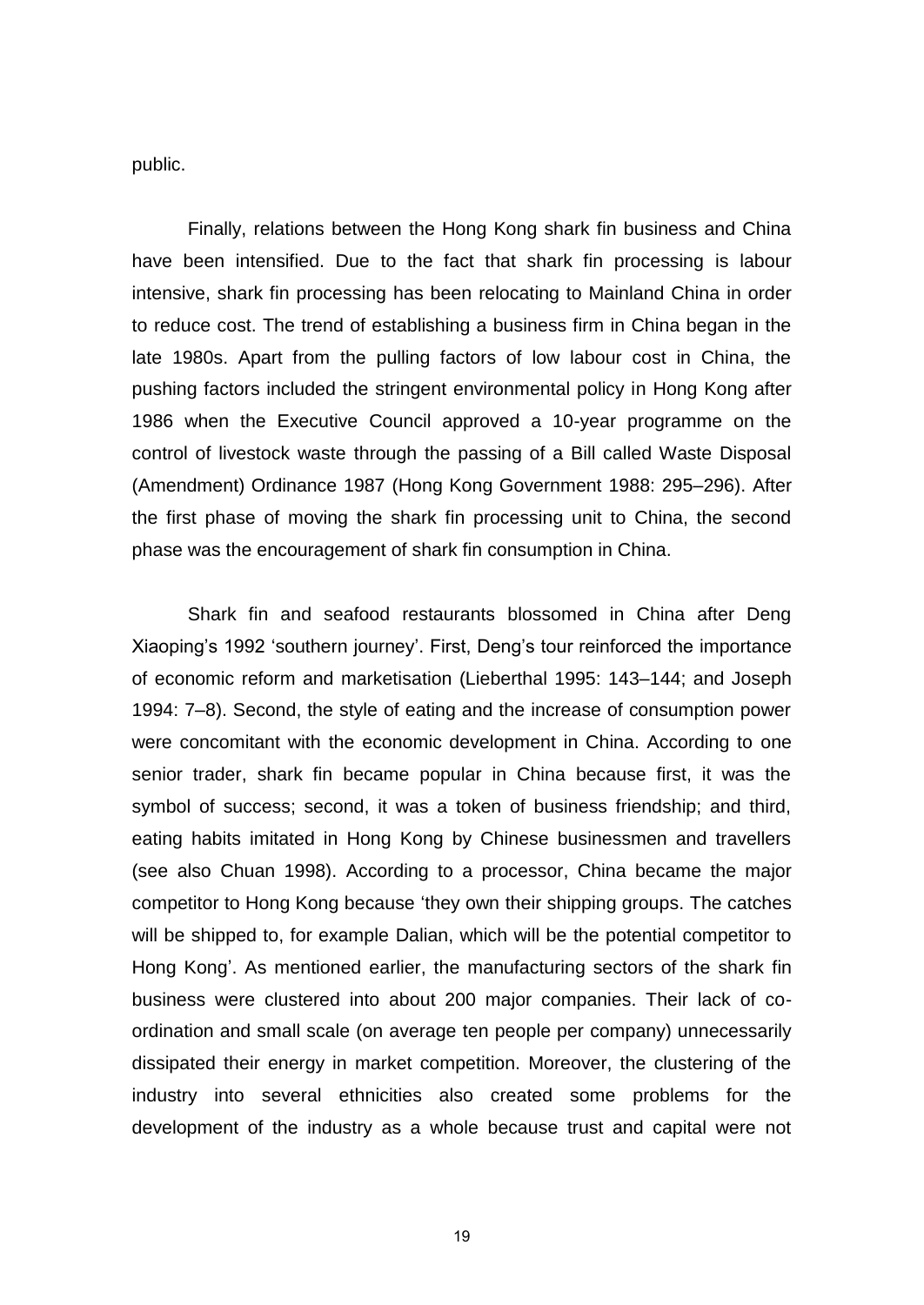easily obtained from other sources beyond one's ethnicity. In addition, the bifurcation between importers and the processors of shark fin might also have hindered the vertical integration of the industry.

#### **Implications**

Shark fin business in Hong Kong represents a very distinctive cultural-cumbusiness *modus operandi*. The ways in which they trade the fins, the processing of the fin and the channels for re-exports and consumption entail certain networking behaviours. The findings indicate that information sharing and trust were positively correlated with the business network that derived from the shark fin business in Hong Kong. The importance of shark fin business in Hong Kong was not governed by trade values alone but also the volumes and import concentration in Hong Kong. Shark fin business in Hong Kong also characterised the small business nature of Hong Kong's industry. The shark fin business was oligopolistic in nature because of the correlation between ethnic groups and business networks. Three ethnic groups were predominantly involved in shark fin business: the Chaozhou, Shuntak and Nanhai. With the skill and know-how of shark fin processing highly restricted to family members. According to Leroi Henry, *et al*., this kind of close network connection and activities 'have a particular advantage over markets and hierarchies when it comes to exchanging information, as the value of information is not easily measured and it is, therefore, not easily traded in markets or disseminated through corporate hierarchies' (2004: 842).

The study partly confirms the networking nature of the shark fin business. In terms of information flows, the network among the manufacturers on the one hand consolidates the inter-cooperation among the manufacturers and on the other hand expels those outsiders who cannot acquire any information. In so doing, the shark fin business remains a closed business unit. Nevertheless, this kind of localisation of industry can be explained by economists as a means of reducing transaction and information cost.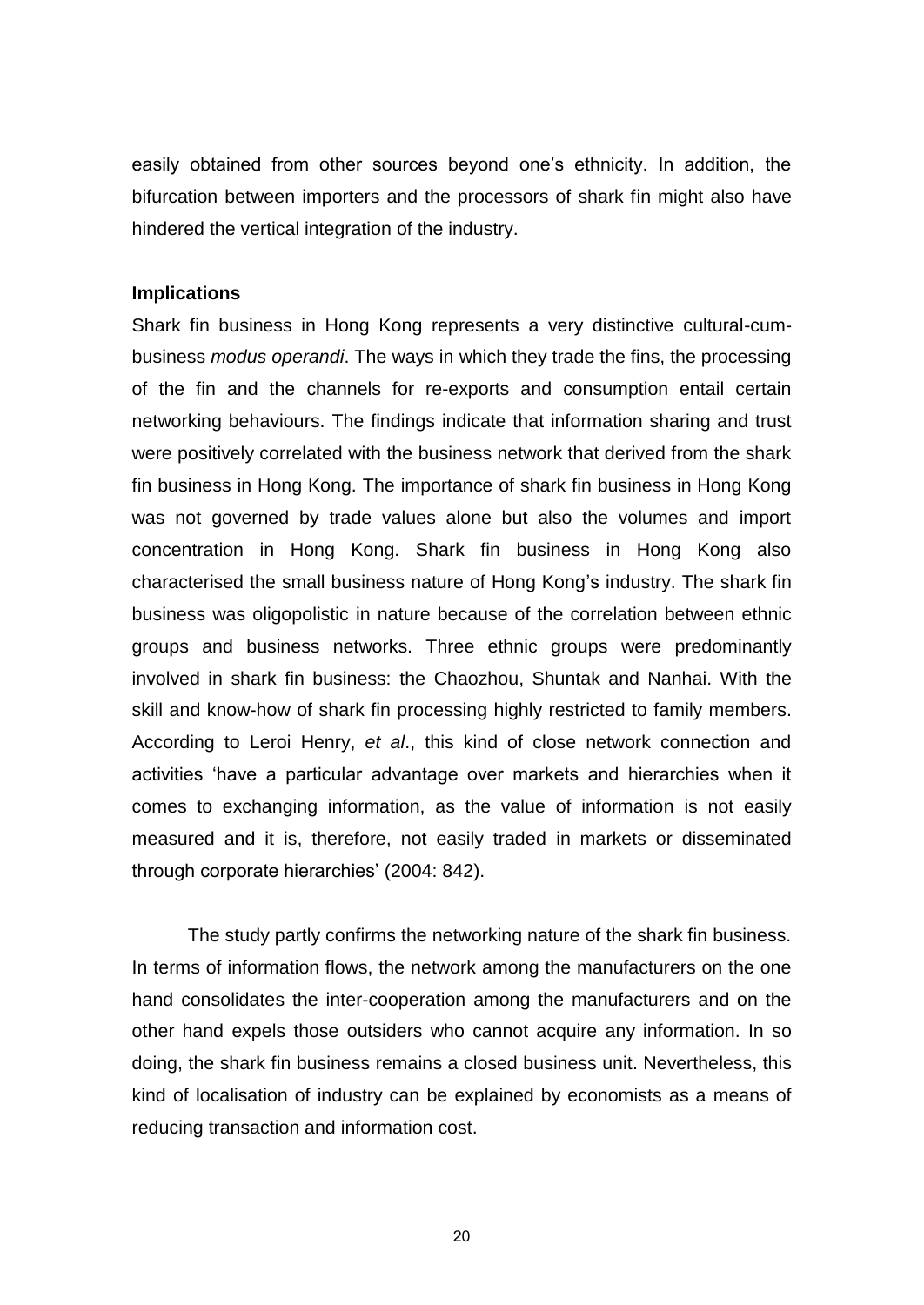Among the manufacturers, half of them (89) joined the Shark Fin Business Association. Together with the non-members, the shark fin business was basically very small in scale and scope. According to the statistical findings, more than 74 per cent of the imported shark fin had been re-exported after processing. The remaining 26 per cent being consumed domestically via the channel of business networks with local restaurants and hotels. The statistical results also demonstrated that after 1984, the relations between the shark fin business and China were intensified because firstly, the stringent environmental policy in Hong Kong encouraged relocation to China; secondly, the increase of investment from Hong Kong and finally, the economic development of China and the general increase of purchasing power of Chinese consumers stimulated industry growth. For example, Guangzhou has been replacing Hong Kong's position in shark fin and other dry seafood both in terms of distribution and consumption.

In other words, this business is presenting two types of challenge: the economic rise of China, which not only serves as a processing centre, but also a trading hub and gigantic market for shark fin consumption, especially given the burgeoning super-rich class in China. The increase of consumption of shark fin will certainly put heavy pressure on the already endangered bio-diversity of the shark. In addition, the continual processing work being undertaken in China will create another blow to the already polluted environment (Economy 2004; and Ho and Vermeer 2006).

#### **Conclusions**

In the contemporary global society, the culture of shark fin consumption, contradicts many global norms such as environmental protections and biodiversity. When compared with the financial business and other investment, for example, the 2008 import of HK\$1,552 million (US\$199 million) generated in shark fin trading is minimal. However, if such trade value was generated from a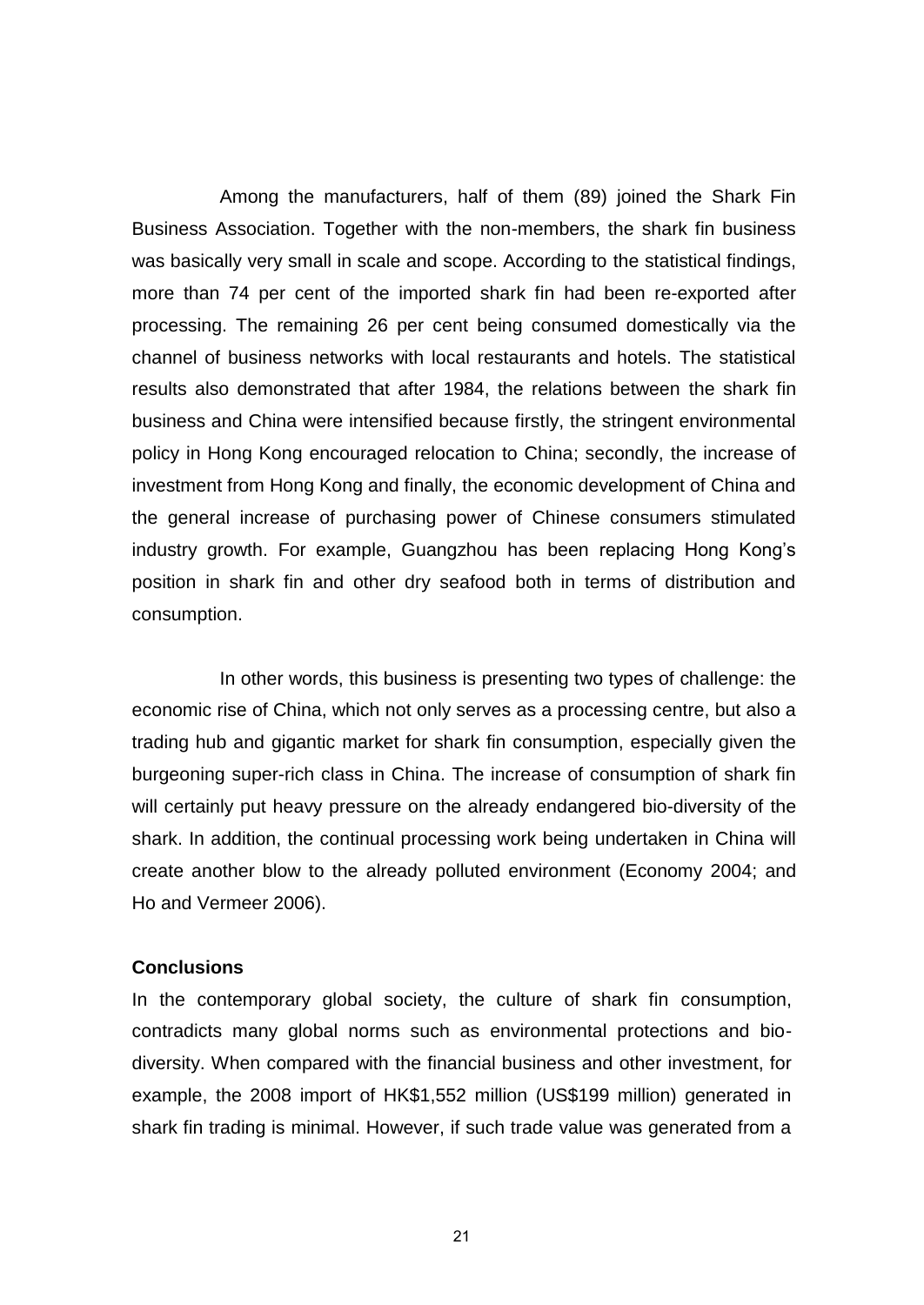single source which was heavily reliant on the natural resource this could certainly alarm the environmental groups. As mentioned earlier, the WWF and TRAFFIC all concentrate on the monitoring of shark trading in the world. Here, in this regard, the shark fin business of Hong Kong confronts world society with a dilemma; namely that the greater the demand for shark fin importation and hence cultural fulfilment, the heavier the condemnation from world society. One senior processor predicted the industry is like a sunset industry in Hong Kong. Profit margin is less and the environmental issue becomes more severe. Hong Kong environmental groups and NGOs begin to teach youngsters to learn the dark side of shark fin industry, and the youngsters are becoming less welcoming of shark fin soup. Chinese restaurants in Disneyland in Hong Kong, and the Chinese restaurants in those American owned hotels are banned from selling or serving shark fin soup.

Cultural identity is socially constructed through history, memory, and other cultural elements. Yet, it seems that the shark fin business has been able to create profit from food culture through the consumption of this unique product. The businessmen become the middlemen in linking capital and cultural identities, and further penetrate through whole chains of retails outlets. To counteract this, the international norms of environmental protection and concerns of bio-diversity are actually helping to give a choice to the general public between global values and cultural values.

Shark fin business allows some features of network behaviours to take shape: ethnic relations, clustering, information sharing, localisation, informal relationships. Nevertheless, we are less certain of the extent of this network in the entire business of food consumption. For example, we do not yet know the full extent of whether the shark fin processing business people also have extensive business networks or involvement in related industries, for example restaurants or hotels. All in all, there is now a pressing need as well as an increasingly recognised responsibility amongst the academic circle and the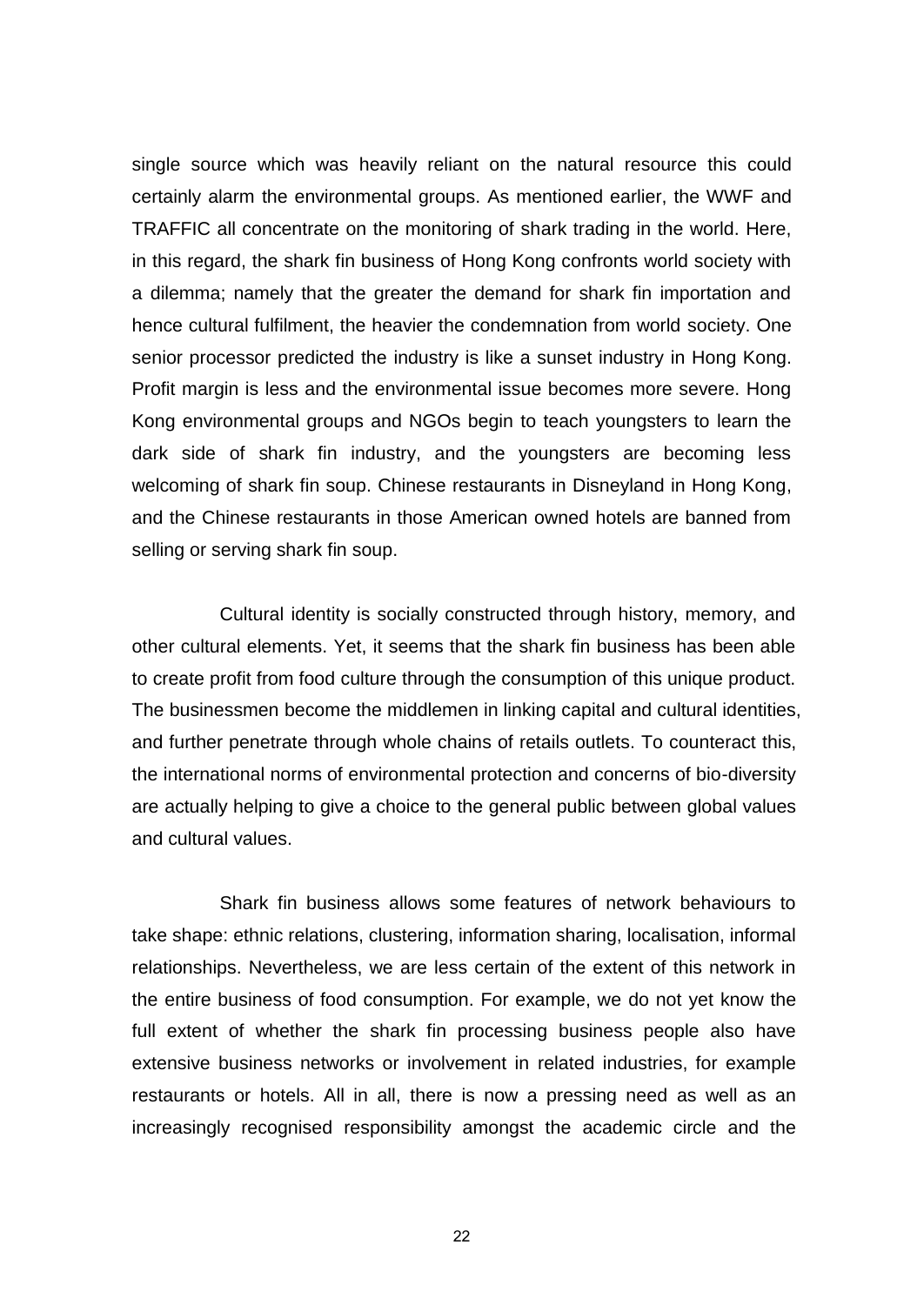business world to bridge the gap between profit making and environmental awareness.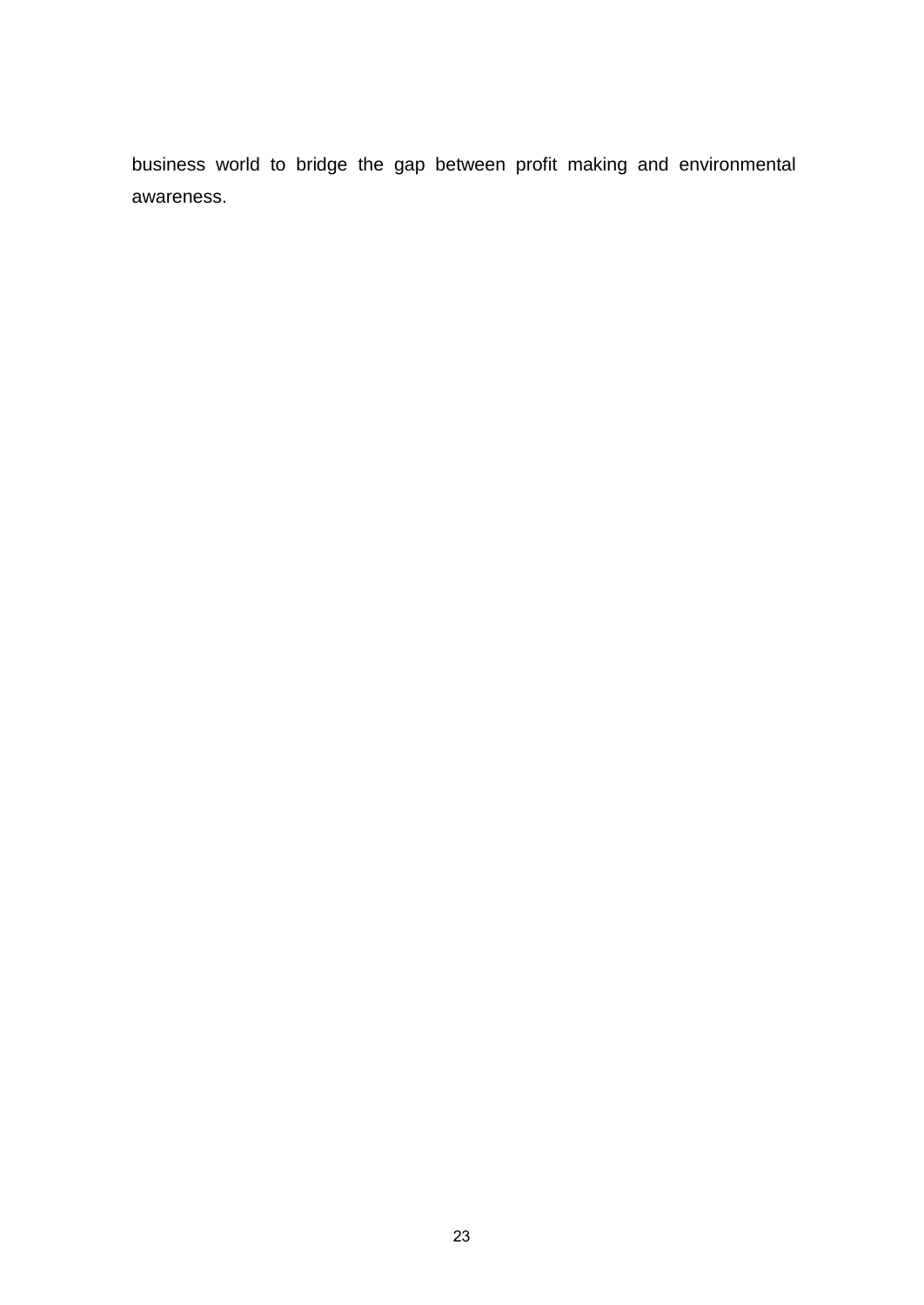# **References**

Ampalavanar-Brown, Rajeswary (1998) Overseas Chinese investments in China – patterns of growth, diversification and finance: the case of Charoen Pokphand, *China Quarterly* 155 (September): 610–636.

Apter, David E. (1987) *Rethinking development: modernization, dependency, and postmodern politics,* London: Sage Publications.

Backman, Michael (1999) *Asian eclipse: exposing the dark side of business in Asia*, Singapore: John Wiley & Sons (Asia) Pte Ltd.

Callahan, William A. (2005) Social capital and corruption: vote buying and the politics of reform in Thailand, *Perspectives on Politics* 3 (3) (September): 495– 508.

Catalinac, Amy and Chan, Gerald (2005) [Japan, the West, and the whaling](http://www.ingentaconnect.com/content/routledg/rjfo/2005/00000017/00000001/art00007)  [Issue: understanding the Japanese side](http://www.ingentaconnect.com/content/routledg/rjfo/2005/00000017/00000001/art00007)**,** *Japan forum* 17 (1): 135.

Cheung, Gordon C.K. (2004) Chinese diaspora as virtual-nation: interactive roles between economic and social capital, *Political Studies* 52(4): 664–684.

Chuan, Li Sma (1998) China's family system and enterprises institution, *Chinese social sciences quarterly* 24 (autumn): 109–120.

EAAU [East Asia Analytical Unit] (1995) *Chinese diaspora business networks in Asia*, Parkes ACT: Department of Foreign Affairs and Trade.

Economy, Elizabeth, C. (2004) *The river runs black: the environmental challenge to China's future*, Ithaca: Cornell University Press.

*Endangered Species Act of 1973* [Public Law 93–205, Approved 28 December 1973, 87 Stat. 884].

Freeman, Michael (1977) Sung, in *Food in Chinese culture: anthropological and historical perspectives*, edited by Chang, K.C., New Haven, CT: Yale University Press, pp. 143–176.

Gomez, Edmund Terence (ed.) (2002) *Political business in East Asia*, London: Routledge.

Gomez, Edmund Terence and Cheung, Gordon C.K. (2009) Family firms, networks and 'ethnic enterprise': Chinese food industry in Britain, *East Asia: an international quarterly* 26 (2): 133–157.

Hamilton, Gary G. (ed.) (1999) *Cosmopolitan capitalists: Hong Kong and the*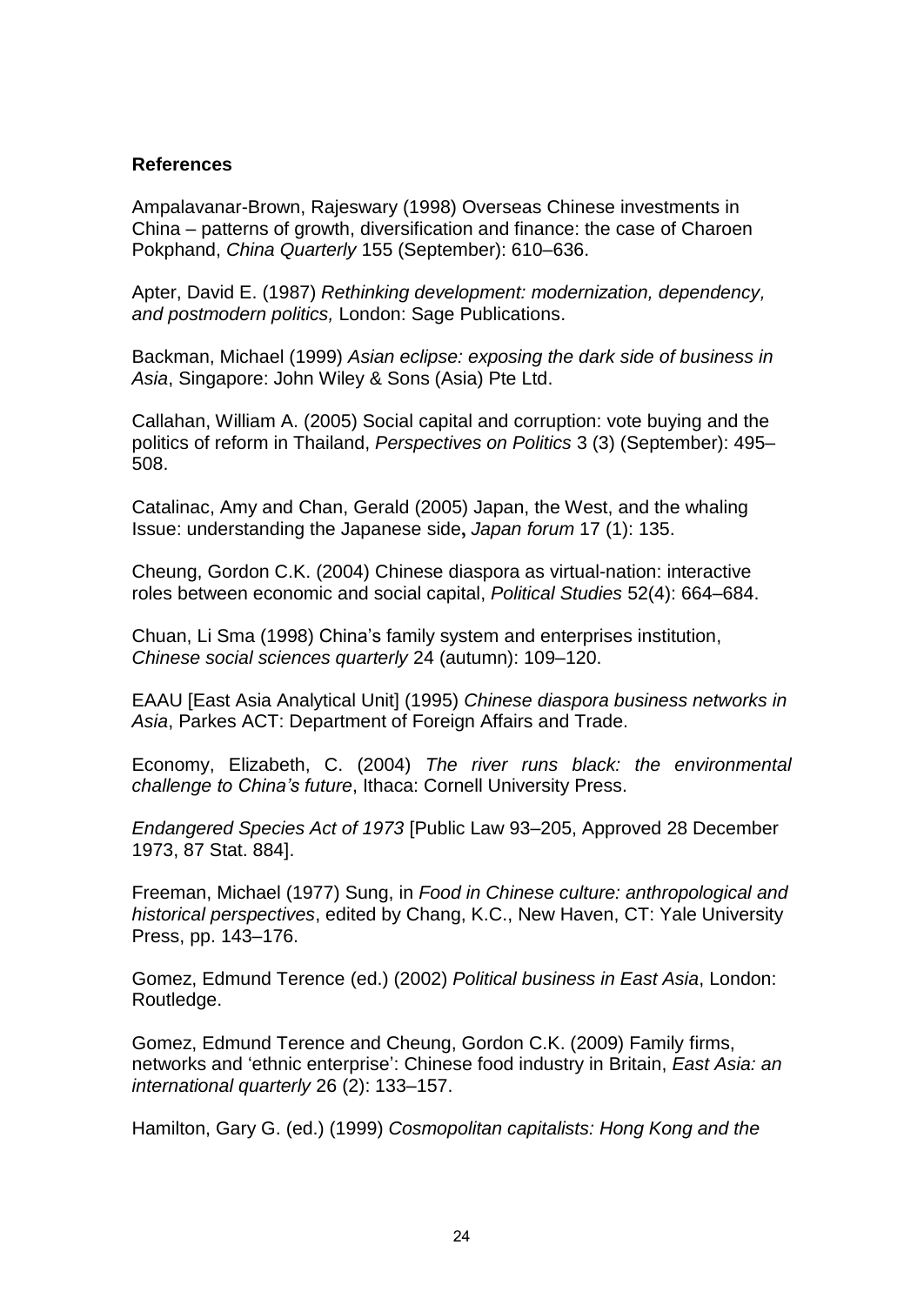*Chinese diaspora at the end of the 20th century*, Seattle and London: University of Washington Press.

Henry, Leroi, Mohan, Giles and Yanacopulos, Helen (2004) Networks as transnational agents of development, *Third world quarterly* 25 (5): 842.

Ho, Peter and Vermeer, Eduard B. (eds) (2006) *China's limits to growth*, Oxford: Blackwell.

Hong Kong Government (1988) *Hong Kong 1988*, Hong Kong: Hong Kong Government.

Hsing, You-tien (1999) Trading companies in Taiwan's fashion shoe networks, *Journal of international economics* 48: 101–120.

Joseph, William A. (ed.) (1994) *China briefing, 1994*, Boulder: Westview Press.

Kao, John (1993) The worldwide web of Chinese business, *Harvard business review* 71 (2): 24–36.

Knoke, David and Kuklinski, James H. (1999) Network analysis: basic concepts, in *Market, hierarchies and networks: the coordination of social life*, edited by Grahame Thompson, Jennifer Frances, Rosalind Levacic, and Jeremy C Mitchell, London: Sage.

Krugman**,** Paul (1994) The myth of Asia's miracle, *Foreign affairs* (November– December): 62–78.

Lardy, Nicholas R. (2002) *Integrating China into the global economy*, Washington, DC: Brookings Institution Press.

Larrain, Lorge (1989) *Theories of development*, Cambridge: Polity Press.

Lieberthal, Kenneth (1995) *Governing China: from revolution through reform*, New York: W.W. Norton & Company, Inc.

Liu, Hong (1998) Old linkages, new networks: the globalization of overseas Chinese voluntary associations and its implications, *China quarterly* 155 (September): 582–609.

McKeown, Adam (1999) Conceptualizing Chinese diasporas, 1842–1949, *Journal of Asian Studies* 58 (2): 306–337.

Maslow, Abraham H. (1954) [Motivation and personality,](http://library.dur.ac.uk/search/amaslow%2C+a/amaslow+a/1%2C3%2C10%2CB/frameset&FF=amaslow+abraham+h&3%2C%2C5) New York; London: Harper & Row.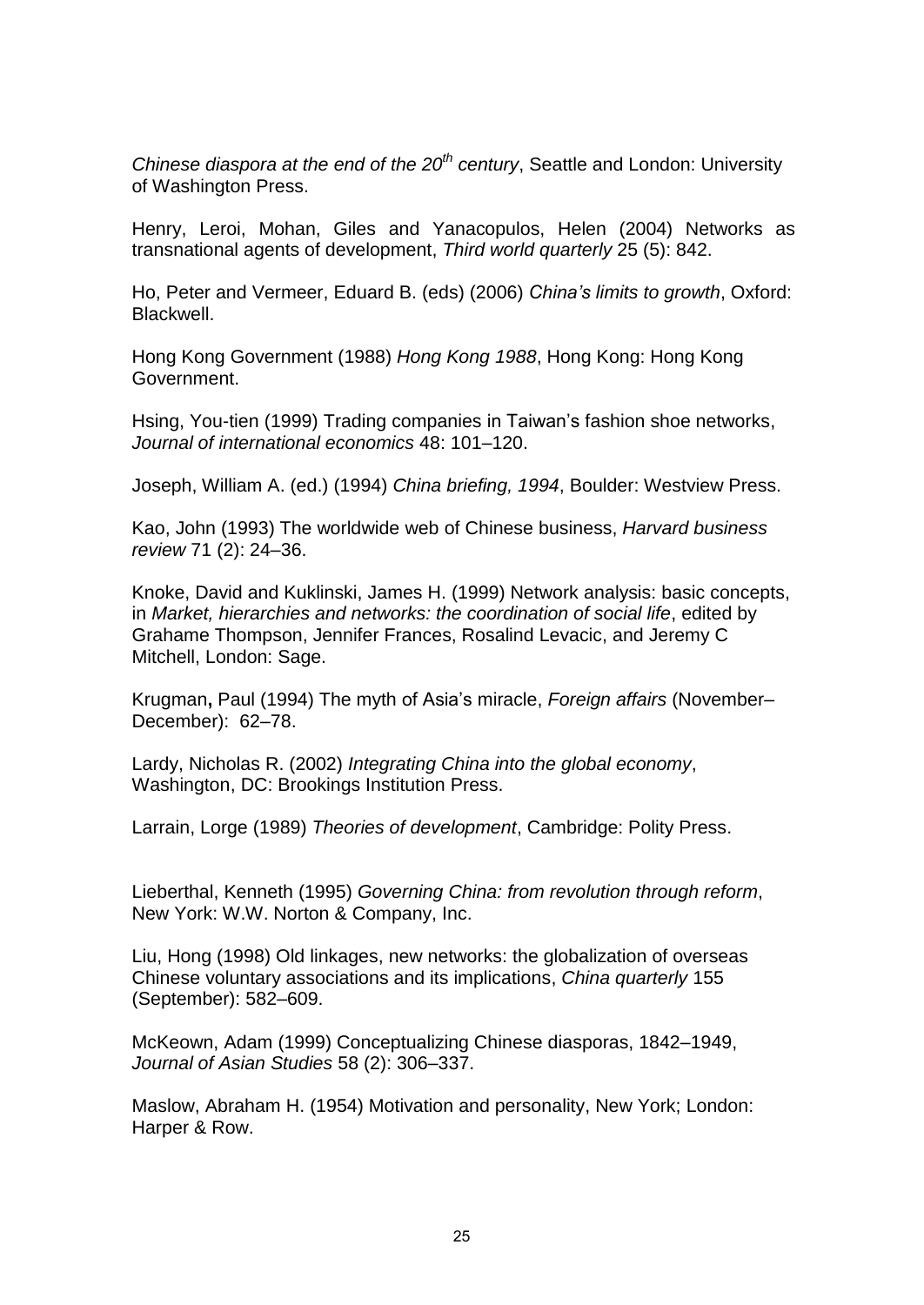Möllering, Guido (2002) Perceived trustworthiness and inter-firm governance: empirical evidence from the UK printing industry, *Cambridge journal of economics* 26: 139–160.

Moore, Thomas (2002) *China in the world market: Chinese industry and international sources of reform in the post-Mao era*, Cambridge, UK: Cambridge University Press.

Nyaw, Mee-kau and Chang, Chak-yan (1989) *Chinese banking in Asia's market economies*, Hong Kong: Overseas Chinese Archives and The Chinese University of Hong Kong.

Osgood, Cornelius (1975) *The Chinese: a study of a Hong Kong community, vol. 1–3*, Tuscon: The University of Arizona Press.

Porter, Michael (1998) Clusters and the new economics of competition, *Harvard business review* 76 (6) (November–December): 77–90.

Rooney, Sarah (2001) Thailand's bird's nest war, *South China morning post* (features) 20 January.

Rose, Debra A. (1994) *An overview of world trade in sharks: and other cartilaginous fishes: a TRAFFIC network report*, Cambridge: WWF.

Rostow, W.W. (1990) *The stages of economic growth: a non-communist*  manifesto, 3<sup>rd</sup> edition, Cambridge: Cambridge University Press.

Sea World (1999) Sharks and their relatives, online, available at: <http://www.seaworld.org/Sharks/physical.html> accessed 24 June 2009.

Simoons, Frederick J. (1991) *Food in China: a cultural and historical inquiry*, Boca Raton: CRC Press.

Sinn, Elizabeth (2005) Preparing opium for America: Hong Kong and cultural consumption in the Chinese diaspora, *Journal of Chinese overseas* 1 (1): 16–42.

So, Alvin Y. (ed.) (2003) *China's developmental miracle: origins, transformations and challenges*, Armonk: M.E. Sharpe.

Thompson, Edmund R. (2003) Technology transfer to China by Hong Kong's cross-border garment firms, *Developing economies* 41 (1): 88–111.

TRAFFIC Networks (1996) *The world trade in sharks: a compendium of TRAFFIC's regional studies*, vol. 1 and 2, Cambridge: TRAFFIC International.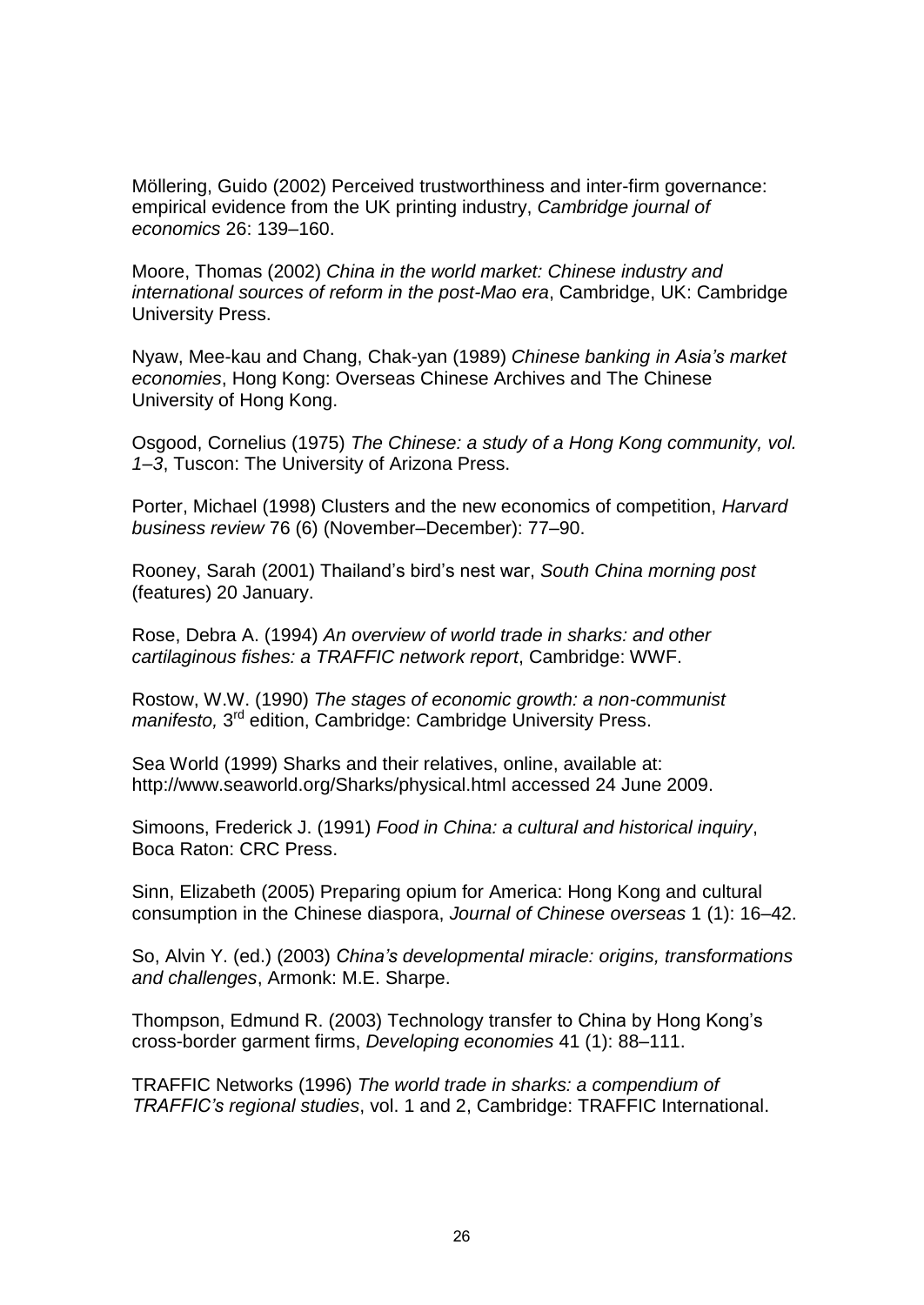TRAFFIC East Asia (2004) *Shark product trade in Hong Kong and mainland China and implementation of the CITES shark listings*, Hong Kong: TRAFFIC East Asia.

Unger, Danny (1998) *Building social capital in Thailand: fibers, finance, and infrastructure*, Cambridge: Cambridge University Press.

Welsh, Frank (1994) *A history of Hong Kong,* London: HarperCollins Publishers.

Wu, David Y.H. and Tan, Chee-beng (eds) (2001) *Changing Chinese foodways in Asia*, Hong Kong: The Chinese University Press.

Wu, David Y.H. and Cheung, Sidney C.H. (eds) (2002) *The globalisation of Chinese food,* London: Curzon.

Yang, Mayfair Mei-hui (1994) *Gifts, favors, and banquets: the art of social relationships in China*, Ithaca and London: Cornell University Press.

Yeung, Henry Wai-chung (1999) Under siege? economic globalisation and Chinese business in Southeast Asia, *Economy and society* 28 (1): 1–29.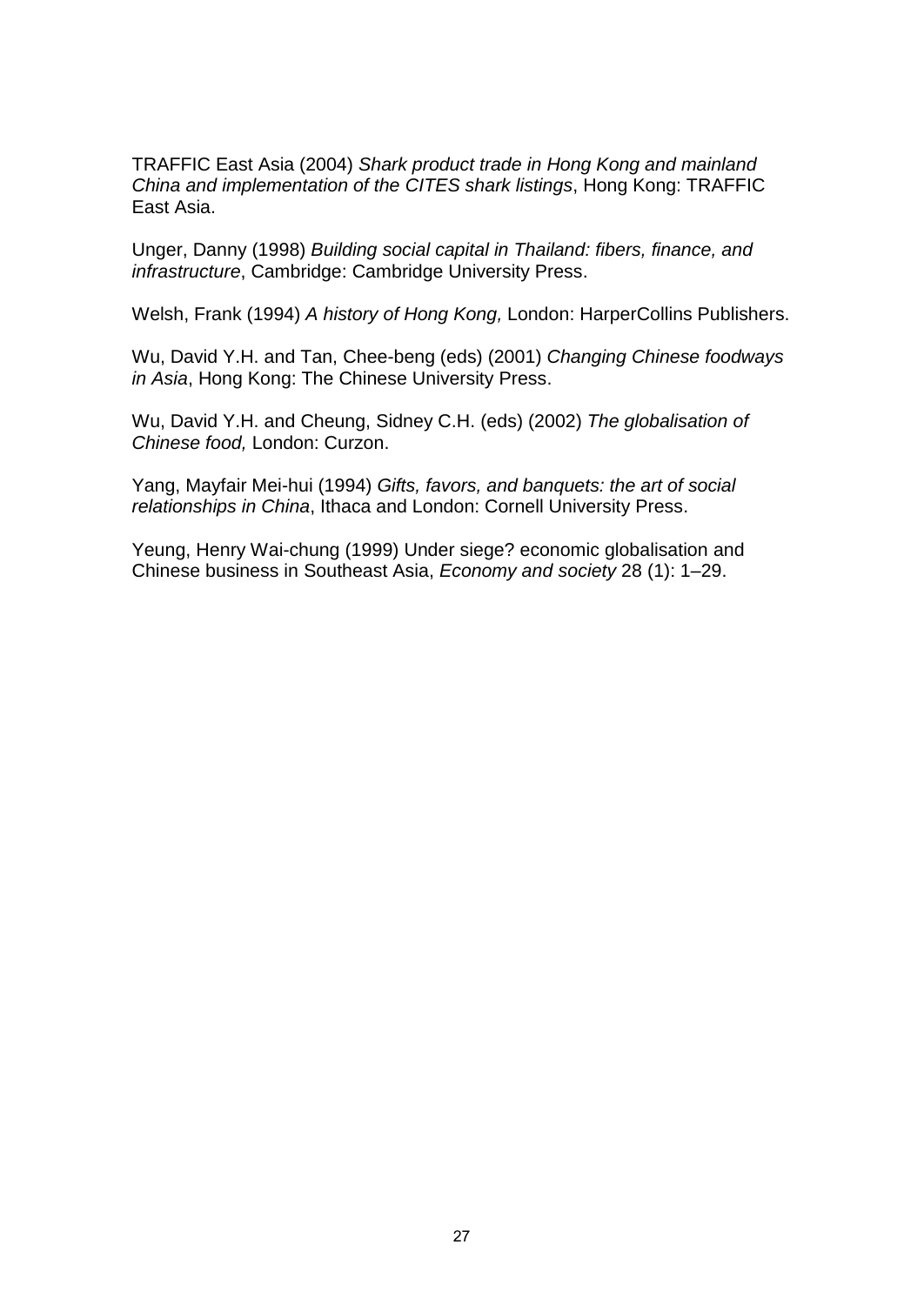# **Notes**

- 1. Before the Second World War, guests to a rich family's wedding banquet in Hong Kong were entitled to enjoy opium (see Sinn 2005: 16–42).
- 2. This point was raised by Professor Brian Hook in an occasion when this paper was first presented. We thank him for his insightful idea.
- 3. The shark fin business and trade in Hong Kong has become one of the major concerns for the World Wildlife Fund (WWF). See Press Release from the WWF on the web site: [http://www.wwf.org/new/news/pr138.htm.](http://www.wwf.org/new/news/pr138.htm) The WWF also published a research paper on the endangered species entitled: TRAFFIC. See 'World Trade in Sharks: A Traffic Overview', Traffic (USA), 16(1) (May 1997): 1–5 on the web site: [http://www.worldwildlife.org/new/traffic/may97/shark.htm.](http://www.worldwildlife.org/new/traffic/may97/shark.htm)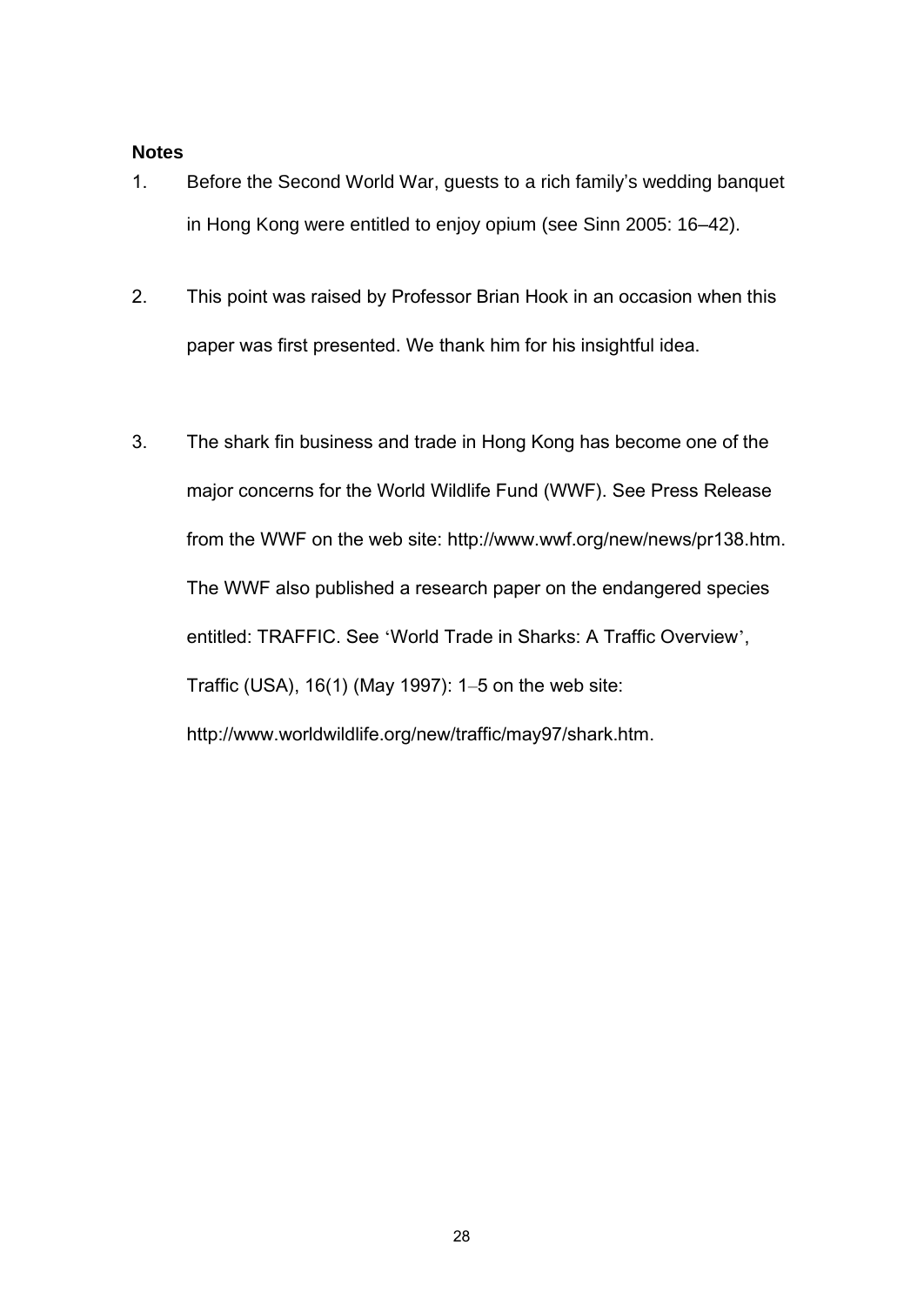# Figure 1 The Differences between Shark Fin Business Association and the Sharkfin and Marine Products Association Ltd.

| Association                              | Membership                                            | Characteristics                                                                                                                         |  |  |  |  |  |
|------------------------------------------|-------------------------------------------------------|-----------------------------------------------------------------------------------------------------------------------------------------|--|--|--|--|--|
| <b>Shark Fin Business</b><br>Association | Processors                                            | Members receive credits on<br>imports (1 to 3 months)<br>Lower education<br>(Secondary schooling)<br>Sole-proprietor<br>Family business |  |  |  |  |  |
| Association Ltd.                         | Sharkfin and Marine Products Import and trade dealers | More capital<br>-<br>Higher education                                                                                                   |  |  |  |  |  |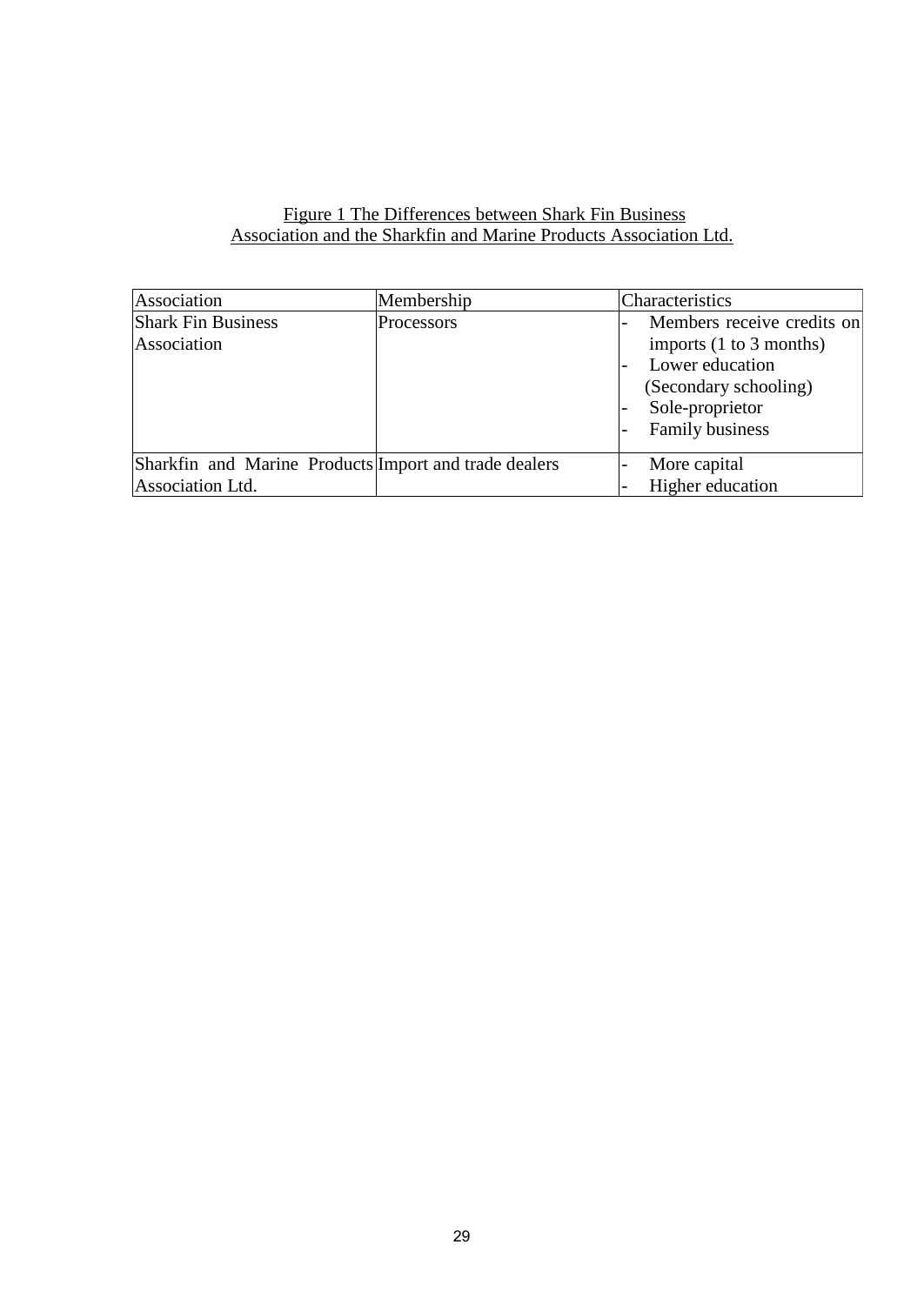

Figure 2 Trade Routes in the Hong Kong Shark Fin Trade

Source: (TRAFFIC Networks, 1996: 97).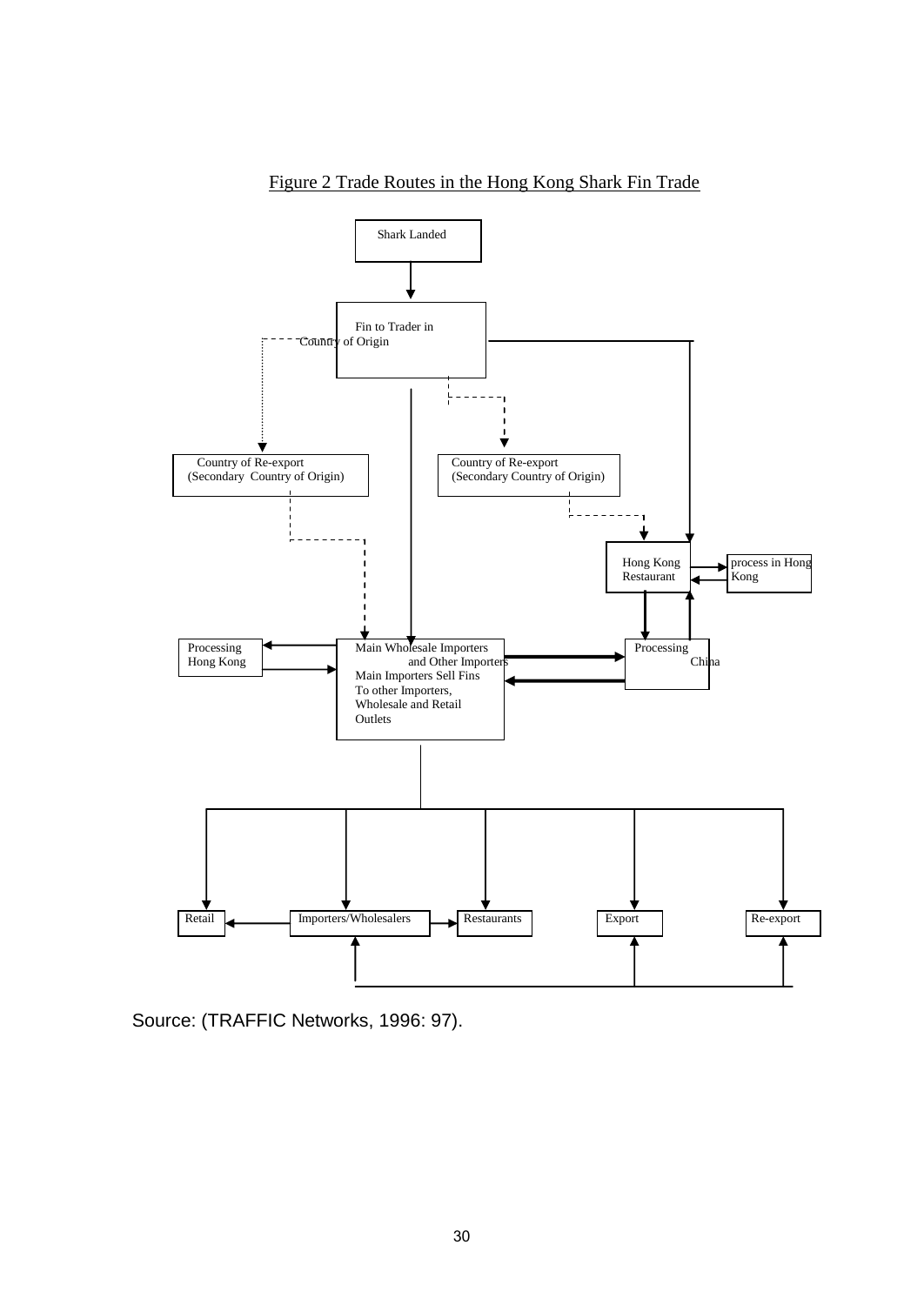|                                                                                                                                                              |             |            |             |            | Table 1 Hong Kong Shark Fins Import by Country 2002-2008 |            |             |            |             |           |                        |            |                        |           |
|--------------------------------------------------------------------------------------------------------------------------------------------------------------|-------------|------------|-------------|------------|----------------------------------------------------------|------------|-------------|------------|-------------|-----------|------------------------|------------|------------------------|-----------|
| 2002                                                                                                                                                         |             |            | 2003        |            | 2004                                                     |            | 2005        |            | 2006        |           | 2007                   |            | 2008                   |           |
| Country                                                                                                                                                      | Weight (kg) | Value '000 | Weight (kg) | Value '000 | Weight (kg)                                              | Value '000 | Weight (kg) | Value '000 | Weight (kg) |           | Value '000 Weight (kg) | Value '000 | Weight (kg) Value '000 |           |
| <b>USA</b>                                                                                                                                                   | 121.945     | 60.522     | 173.105     | 91.111     | 172.496                                                  | 79.723     | 122.676     | 61.412     | 110.827     | 52.509    | 97.652                 | 44.829     | 69.611                 | 30.133    |
| Brazil                                                                                                                                                       | 266.583     | 109,064    | 281.520     | 129.976    | 269.150                                                  | 141.929    | 236.285     | 126.232    | 166,674     | 88.892    | 172,850                | 85.294     | 199,895                | 90.081    |
| Mexico                                                                                                                                                       | 259.603     | 91.466     | 197.441     | 97.982     | 174.622                                                  | 100,007    | 192.949     | 110,444    | 171.583     | 86,881    | 200.570                | 123.034    | 213.120                | 96.218    |
| Peru                                                                                                                                                         | 109,366     | 37.545     | 91.885      | 30.109     | 64.959                                                   | 21.018     | 129,037     | 54.976     | 143.026     | 45.960    | 204.256                | 67.844     | 115,276                | 41,671    |
| <b>UA Emirates</b>                                                                                                                                           | 493,009     | 122.926    | 469,807     | 95.623     | 450.143                                                  | 85.671     | 535.244     | 121.964    | 425.199     | 116.421   | 471.094                | 120.483    | 491.801                | 152.528   |
| Yemen                                                                                                                                                        | 103,098     | 21.651     | 93.022      | 19.038     | 41.485                                                   | 14,849     | 83,077      | 17.796     | 190.579     | 41.808    | 247.704                | 62.994     | 225.804                | 83,552    |
| Taiwan                                                                                                                                                       | 751.692     | 275.509    | 691.276     | 196,469    | 492.430                                                  | 89.951     | 423.652     | 65.935     | 562.329     | 100.752   | 456,968                | 100.872    | 442.034                | 108,502   |
| Indonesia                                                                                                                                                    | 242.298     | 101.571    | 300.250     | 112,316    | 357,928                                                  | 157.064    | 361.273     | 160.413    | 309.688     | 124.523   | 362.814                | 159,576    | 281.035                | 130,058   |
| Japan                                                                                                                                                        | 172,144     | 59,206     | 170,370     | 60.178     | 180.173                                                  | 77.121     | 148,035     | 61,739     | 192.842     | 66,108    | 241.618                | 71.074     | 136,012                | 57,344    |
| China                                                                                                                                                        | 1.151.972   | 164.292    | 1.225.429   | 173,859    | 916.322                                                  | 111.864    | 618,640     | 90.179     | 241.845     | 37,093    | 267.556                | 37,899     | 179.362                | 43,065    |
| India                                                                                                                                                        | 174.020     | 34.220     | 180.652     | 31.148     | 134.682                                                  | 28.125     | 119.203     | 21.699     | 104,499     | 26,344    | 76.585                 | 31.056     | 84.908                 | 26.351    |
| Singapore                                                                                                                                                    | 277.643     | 90.851     | 317.471     | 102.496    | 387.697                                                  | 135.854    | 243.002     | 72.174     | 242.599     | 62.443    | 248.301                | 100.620    | 262.336                | 109,350   |
| 12 countries' total                                                                                                                                          | 4.123.373   | 1.168.823  | 4.192.228   | 1.140.305  | 3,642,087                                                | 1.043.176  | 3.213.073   | 964.963    | 2,861,690   | 849,734   | 3,047,968              | 1,005,575  | 2.701.194              | 968,853   |
| 12 countries' %                                                                                                                                              | 76%         | 75%        | 74%         | 71%        | 71%                                                      | 67%        | 67%         | 63%        | 69%         | 66%       | 69%                    | 66%        | 65%                    | 62%       |
| <b>All Country's Total:</b>                                                                                                                                  | 5.410.371   | 1,564,537  | 5.634.105   | 1,613,155  | 5,094,423                                                | 1.559.344  | 4,766,712   | 1,523,711  | 4.139,069   | 1.293.054 | 4,432,382              | 1.524.587  | 4.130.710              | 1,552,744 |
| Source: Data compiled from Census and Statistics Departement, Hong Kong, Table 1. 4 (IM) Imports by Full Harmonized System (FHS) Item by Country (2002-2008) |             |            |             |            |                                                          |            |             |            |             |           |                        |            |                        |           |
| Note: ITEM 0305 5950 Shark's fins (with or without skin) with cartilage, dried whether or not salted but not smoked. Value in HK\$ (US\$1 = HK\$7.8)         |             |            |             |            |                                                          |            |             |            |             |           |                        |            |                        |           |